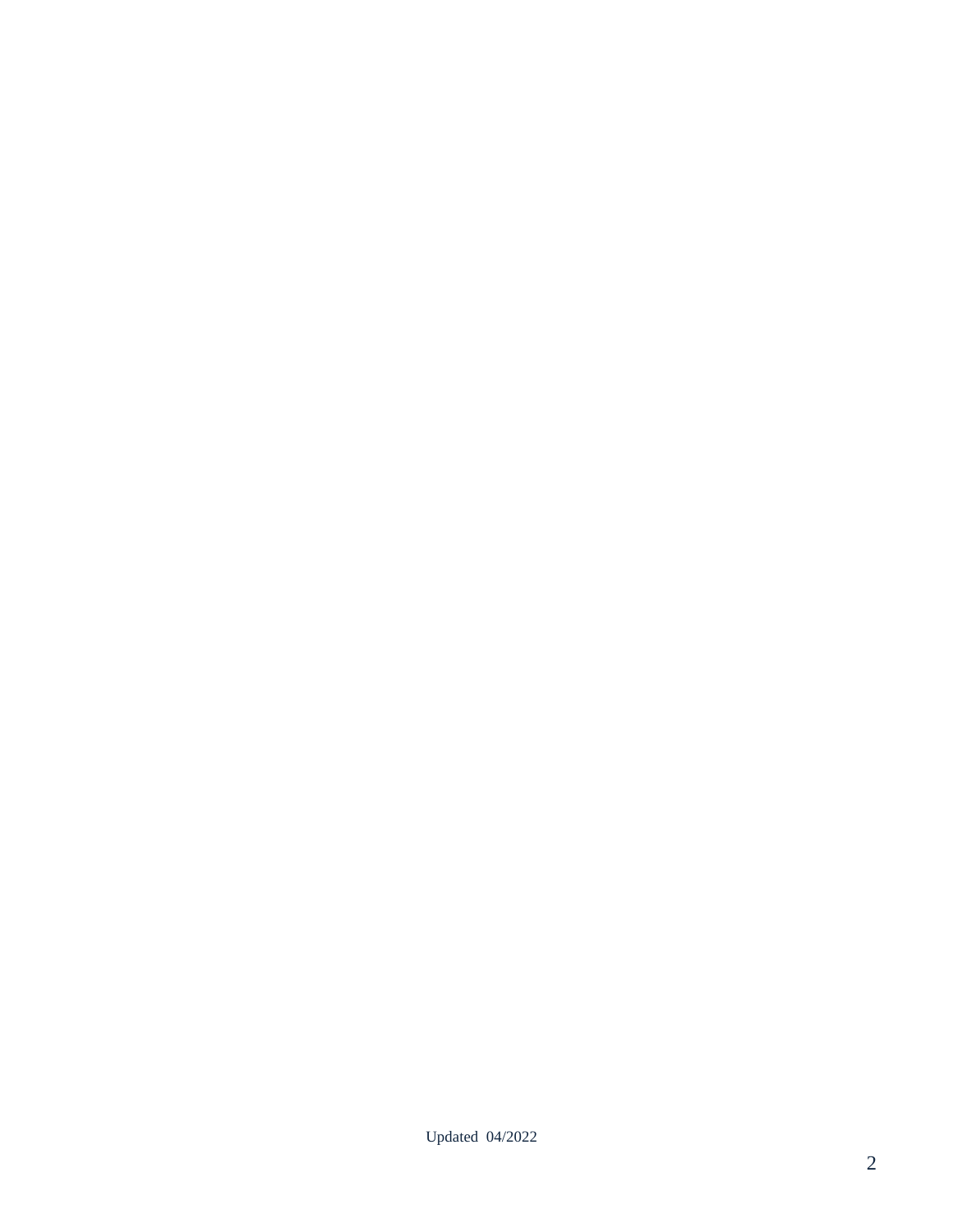# *SICOG/Area Agency on Aging*

#### *214 E. Center St. Pocatello, ID 83201 Phone: 208-233-4032*

*AAA administers aging programs in seven southeast Idaho counties:*

- o *Bannock*
- o *Bear Lake*
- o *Bingham*
- o *Caribou*
- o *Franklin*
- o *Oneida*
- o *Power*

*AAA provides:* 

- o *Adult Protective Services: investigates allegations of abuse, neglect and exploitation of vulnerable adults, age 18 and over*
- o *Information and Assistance: a point of entry for individuals contacting the agency regarding senior, disabled and family caregiver concerns and options*
- o *Medicare Outreach: assists with Medicare questions and enrollment*
- o *Ombudsman: advocate, investigates assisted living and nursing home complaints*

*Director, Mike Hirschi [mike.hirschi@sicog.org](mailto:mike.hirschi@sicog.org) Adult Protection, Susan [susan.cronquist@sicog.org](mailto:susan.cronquist@sicog.org) Information and Assistance, Gina [gina.stucki@sicog.org](mailto:gina.stucki@sicog.org) Ombudsman, Liz [liz.delaney@sicog.org](mailto:liz.delaney@sicog.org)*

*This Booklet is provided by:*

*Area V Agency on Aging*

*All agencies in this booklet are entered by service. This booklet is not a complete list of resources for seniors in the seven Southeast Idaho Counties. If you are unable to find the service you are looking for call 208-233-4032.*

*Disclaimer: This directory is intended to inform the public about services available in southeast Idaho. It is not intended as an endorsement of any service or service provider mentioned within. It does not necessarily include all services available throughout the area served by the Area V Agency on Aging.*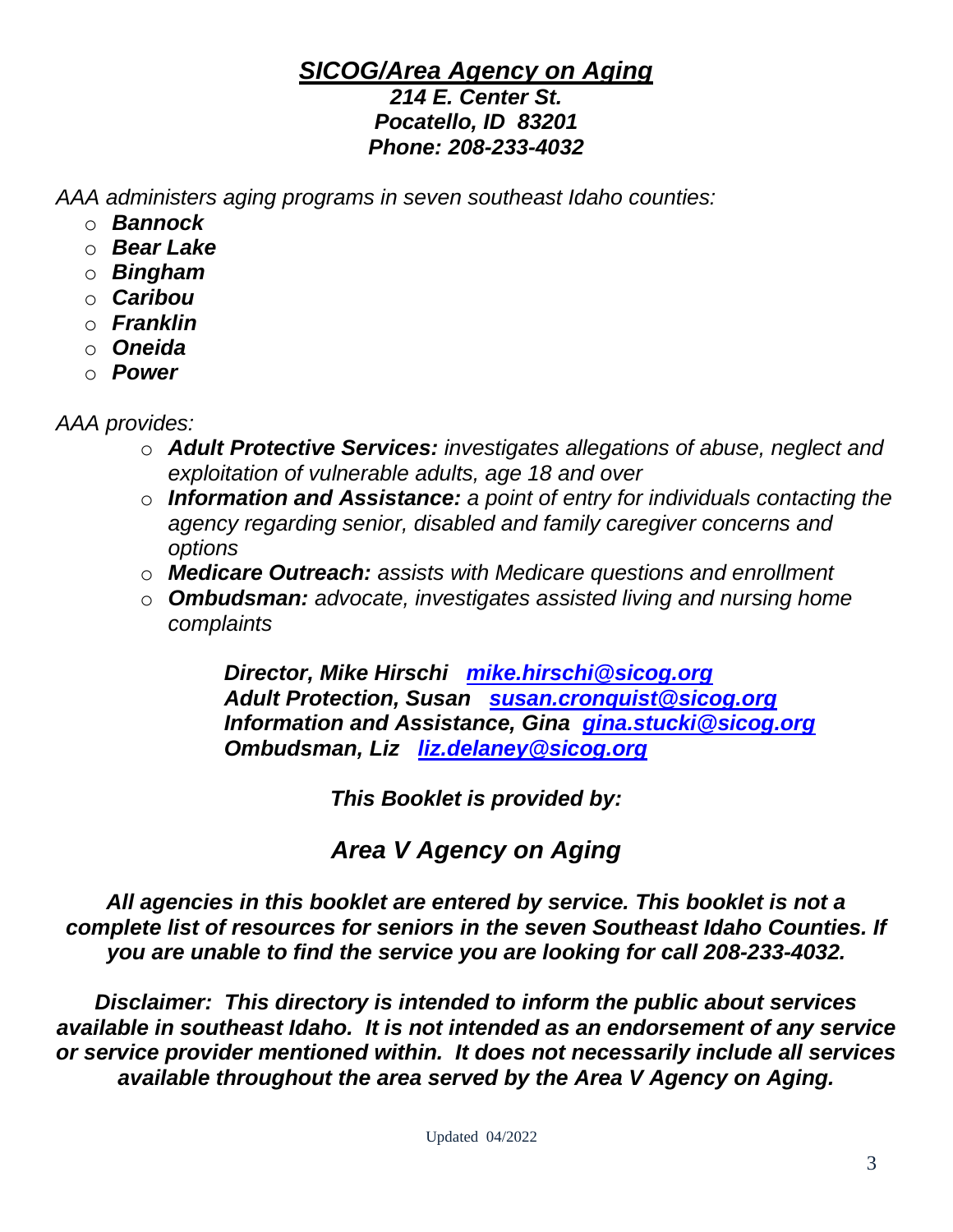# **Table of Contents**

| <b>Page</b> | <b>Description</b>                            |
|-------------|-----------------------------------------------|
| 3           | SICOG/Area Agency on Aging                    |
| 4           | <b>Table of Contents</b>                      |
| 5           | AARP                                          |
| 5           | Area Agency on Aging Offices                  |
| 6           | Idaho Commission on Aging                     |
| $6 - 8$     | <b>Assisted Living</b>                        |
| $8 - 9$     | <b>Nursing Homes</b>                          |
| 9           | <b>Children's Services</b>                    |
| 9           | Crisis                                        |
| 10          | <b>Dental Services</b>                        |
| $10 - 12$   | <b>Disabilities/Services</b>                  |
| 12          | Emergency/Medical Personal Response Systems   |
| 13          | Education                                     |
| 13          | Employment                                    |
| $13 - 15$   | <b>Food &amp; Financial Assistance</b>        |
| 15          | <b>Health Information</b>                     |
| 16          | <b>Home Delivered Services</b>                |
| 16          | Groceries                                     |
| 17          | Pharmacy's                                    |
| 17          | Home Meals Delivered (see Sr. Centers pg. 24) |
| 18          | <b>Home Health Care</b>                       |
| 18          | Homemakers                                    |
| 19          | Hospice                                       |
| 20          | Hospitals                                     |
| 20          | Housing                                       |
| 21          | <b>Retirement Living</b>                      |
| $21 - 22$   | Senior & Disabled Housing/Low Income          |
| 23          | Legal Assistance                              |
| 23          | <b>Medical Assistance</b>                     |
| 24          | <b>Medicare Assistance</b>                    |
| 25          | <b>Senior Centers</b>                         |
| 26          | <b>Social Activities</b>                      |
| 26          | <b>Social Security Office</b>                 |
| 26          | <b>Support Groups</b>                         |
| 27          | <b>Tax Assistance</b>                         |
| 28          | Transportation                                |
| 28          | <b>Veterans Services</b>                      |
| 28-29       | <b>Volunteer Opportunities</b>                |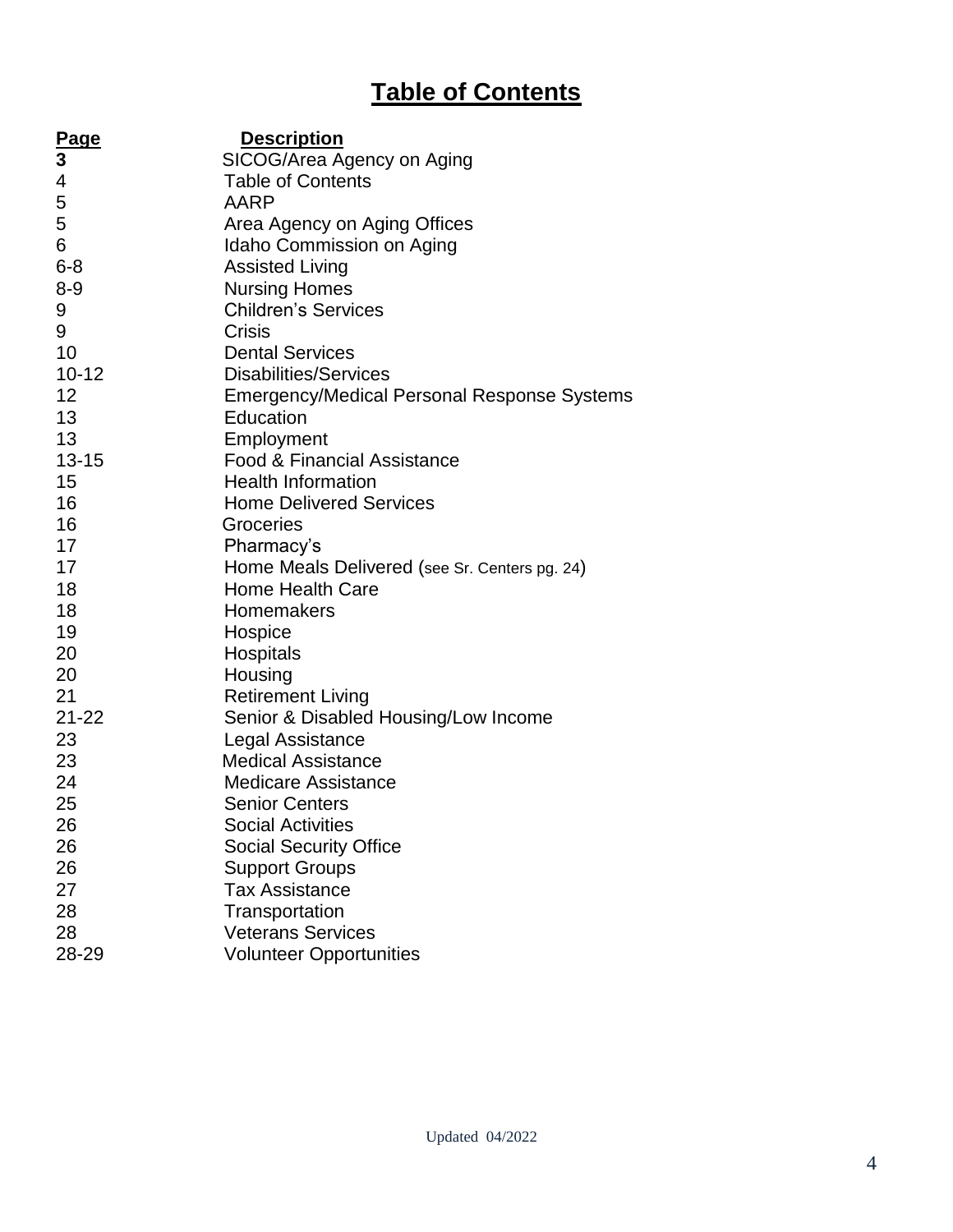# **AARP STATE OFFICE**

#### **AARP State Office**

250 S. 5<sup>th</sup> St., Ste. 800, Boise, ID 83702 Phone: 1-866-295-7284 Member Services: 1-888-687-2277 [www.aarp.org](http://www.aarp.org/)

# **AREA AGENCY ON AGING**

*Area Agency on Aging Offices in Idaho…*

#### **Area I**

**North Idaho Area Agency on Aging** 402 W Canfield Ave., Suite 1 Coeur d'Alene, ID 83815 Phone: 208-667-3179 Toll Free: 1-800-786-5536 Email: infoassist@nic.edu [www.aaani.org](http://www.aaani.org/)

#### **Area II**

#### **North Central Idaho Area Agency on Aging**

124 New  $6<sup>th</sup>$  St., Lewiston, ID 83501 Phone: 208-743-5580 Toll Free: 1-800-877-3206 Email: AgingInfo@cap4action.org [www.cap4action.org/program/area](http://www.cap4action.org/program/area) agency-on-aging/

#### **Area III**

#### **Area 3 Senior Services Agency Southwest Idaho Area Agency on Aging**

1505 S. Eagle Rd, Meridian, ID 83642 Phone: 208-898-7060 Toll Free: 1-844-850-2883

Email: [psa3@a3ssa.com](mailto:psa3@a3ssa.com) www.a3ssa.com

#### **Area IV**

### **South Central Area Agency on Aging**

650 Addison Ave West. 4th floor, Twin Falls, ID 83301 Phone: 208-736-2122 Toll Free: 1-800-574-8656 Email: [sunderwood@csi.edu](mailto:sunderwood@csi.edu) [www.ooa.csi.edu](http://www.ooa.csi.edu/)

# **Area V**

#### **Southeast Idaho Area Agency on Aging**

*We offer many programs and services to increase the quality of life for persons 60 years and over. In addition, the AAA can provide information about a wide range of services and resources for older adults and family caregivers. Serving:* 

### *Bannock, Bear Lake, Bingham, Caribou, Franklin, Oneida, and Power*

214 E Center, Pocatello, ID 83201 Phone: 208-233-4032 Toll Free: 1-800-526-8129 Email: gina.stucki@sicog.org [www.sicog.org/aaa-home.html](http://www.sicog.org/aaa-home.html)

#### **Area VI – Eastern Idaho Community Action Partnership**

935 E. Lincoln Rd., Idaho Falls, ID 83401 Phone: 208-522-5391 Toll free: 1-800-632-4813 Email: [seniors@eicap.org](mailto:seniors@eicap.org) [www.eastidahoaging.com](http://www.eastidahoaging.com/)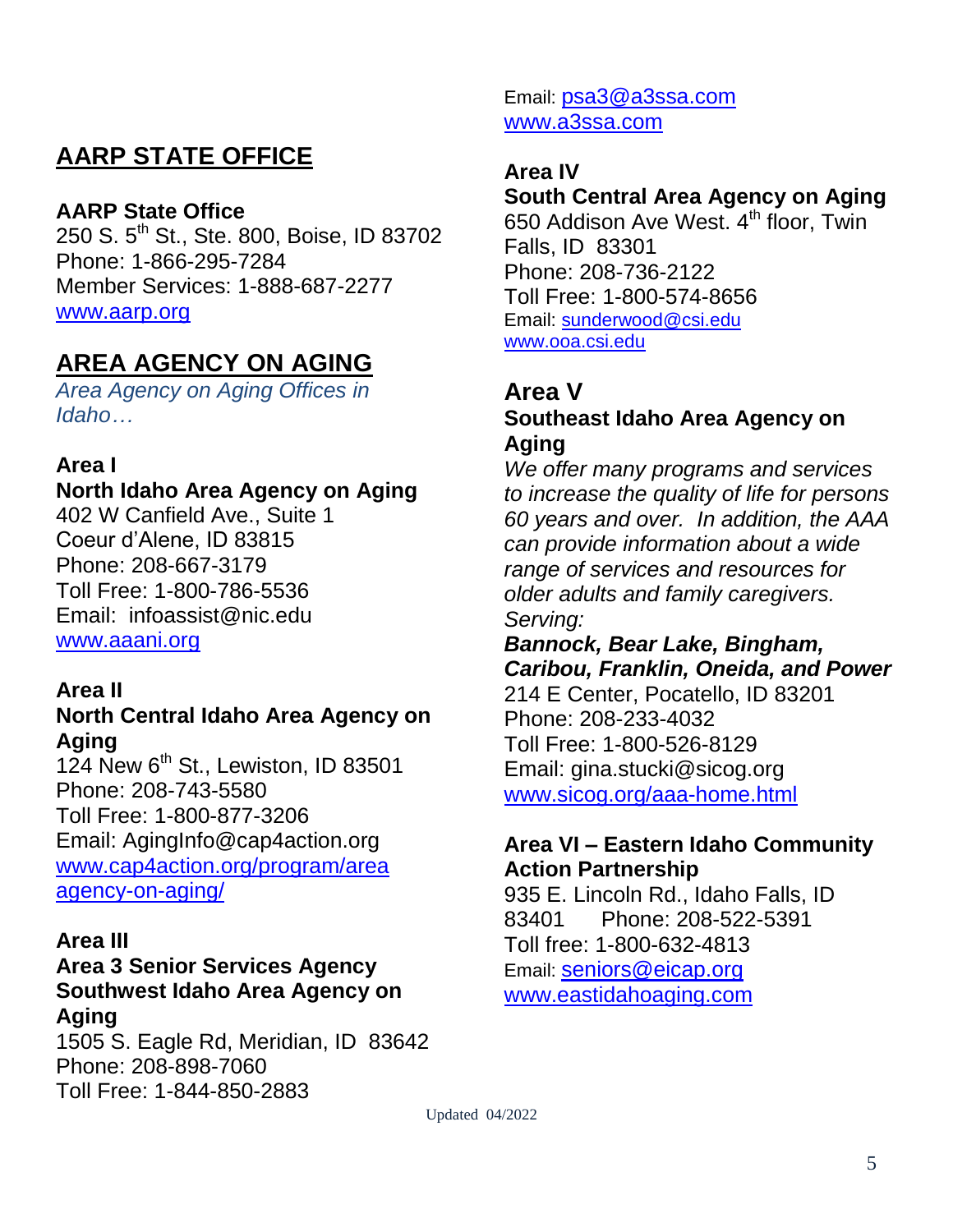# **Idaho Commission on Aging**

*The ICOA contracts with six geographically located Area Agencies on Aging (AAA), which provide services defined in the Older Americans Act* 6305 W. Overland Rd. Suite 110 Boise, ID 83709 Phone: 208-334-3833 Toll Free: 1-877-471-2777 [ICOA@aging.idaho.gov](mailto:ICOA@aging.idaho.gov) [https://aging.idaho.gov](https://aging.idaho.gov/)

# **ASSISTED LIVING**

| Resident Key Code for each facility |                               |  |
|-------------------------------------|-------------------------------|--|
| <b>CODE</b>                         | <b>DESCRIPTION</b>            |  |
| <b>AD</b>                           | Alzheimer's/Dementia          |  |
| DD                                  | Developmentally               |  |
|                                     | <b>Disabled</b>               |  |
| EL                                  | Elderly                       |  |
| MI                                  | <b>Mental Illness</b>         |  |
| <b>PD</b>                           | <b>Physically Disabled</b>    |  |
| TB                                  | <b>Traumatic Brain Injury</b> |  |
| DC                                  | Day Care                      |  |

#### **Ashley Manor - Hawthorne**

*AD-EL-MI-TB-DC* 4826 Hawthorne Rd., Chubbuck, ID 83202 Phone: 208-637-1200 Email: [hawthorne@ashleycares.com](mailto:hawthorne@ashleycares.com) www.ashleymanormemorycare.com

#### **Ashley Manor - Cedar**

*AD-EL-MI-TB-DC* 1525 E. Cedar, Pocatello, ID 83201 Phone: 208-478-2094 [cedar@ashleycares.com](file:///C:/Users/sandy.SICOG/AppData/Roaming/Microsoft/Word/cedar@ashleycares.com) [www.ashleymanormemorycare.com](http://www.ashleymanormemorycare.com/)

#### **Bear Lake Manor**

*EL-AD-DD-DC* 855 Boise St., Montpelier, ID 83254 Phone: 208- 847-2400 Email: [Larae.romrell@blmhospital.com](mailto:Larae.romrell@blmhospital.com) [www.blmhospital.com](http://www.blmhospital.com/)

#### **Brookdale of Pocatello**

*EL-MI-DC* 1501 Baldy Ave., Pocatello, ID 83201 Phone: 208-237-6866 [www.brookdale.com/en/communities/br](http://www.brookdale.com/en/communities/brookdale-pocatello.htm) [ookdale-pocatello.htm](http://www.brookdale.com/en/communities/brookdale-pocatello.htm)

#### **Brookdale of Chubbuck**

*EL-AD-MI-TB-DD-DC* 4080 Hawthorne Rd, Chubbuck, ID 83202 Phone: 208-237-6005 [www.brookdale.com/en/communities/br](http://www.brookdale.com/en/communities/brookdale-chubbuck.html) [ookdale-chubbuck.html](http://www.brookdale.com/en/communities/brookdale-chubbuck.html)

# **Caring Hearts (3 Bldgs.)**

*AD-EL-MI* 3480 E. Center St., Pocatello, ID 83201 Phone: 208-417-1007 Email: [Quinton@crosshealthcare.org](mailto:Quinton@crosshealthcare.org) www.caringheartsonthehill.com

#### **Copper Summit -** *EL*

2424 Birdie Thompson Dr., Pocatello ID 83201 Phone: 208-233-1914 [www.tanabell.com/](http://www.tanabell.com/)copper-summitassisted-living/

Updated 04/2022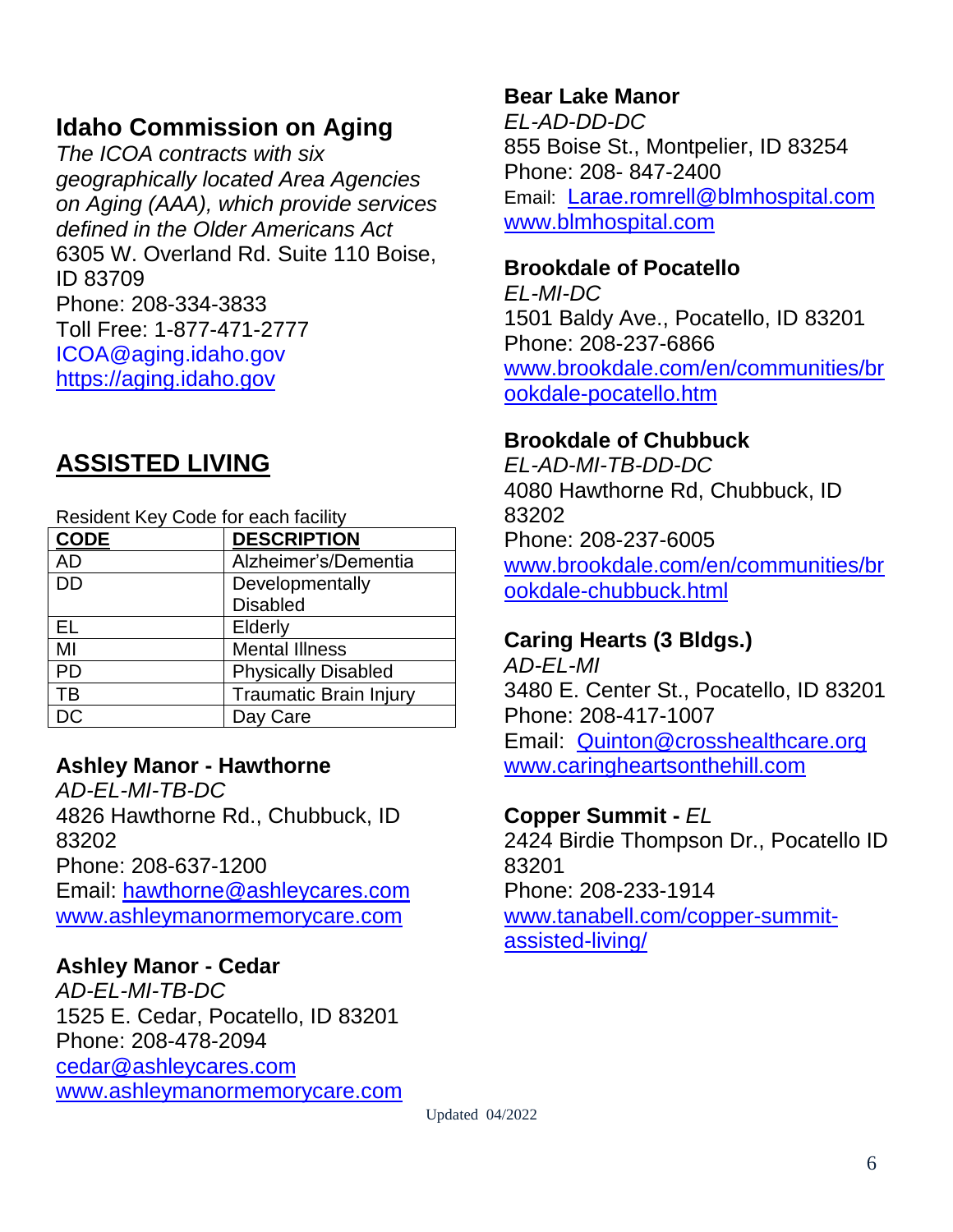**Diamond Peak** *AD-DD-EL-MI-PD-TB-DC* (All Facilities) **Chubbuck** 4875 Burley Drive, Chubbuck, ID 83202 Phone: 208-234-1200 **Pocatello** 5685 Bannock Hwy, Pocatello, ID 83204 Phone: 208-239-0480 **Shelley** 183 E. Oak Street, Shelley, ID 83274 Phone: 208-357-3589 [https://www.facebook.com/diamondpeak](https://www.facebook.com/diamondpeakhealthcare/) [healthcare/](https://www.facebook.com/diamondpeakhealthcare/)

#### **Edgewood - American Falls**

*EL-AD-DC* 605 Hillcrest Ave, American Falls, ID 83211 Phone: 208-226-1856 [Joyce.foster@scmanor.com](mailto:Joyce.foster@scmanor.com)

**Edgewood - Soda Springs** *EL-AD-DC*

425 S. Spring Creek Dr., Soda Springs, ID 83276 Phone: 208-547-0257 [https://edgewoodseniorliving.com](https://edgewoodseniorliving.com/)

#### **Elegant (5 Bldgs.)**

*AD-DD-EL-MI-PD-TB-DC* 1256 Wright Ave., Pocatello, ID 83202 Phone: 208-478-9400 Email: [elegantassisted@gmail.com](mailto:elegantassisted@gmail.com) [www.elegantassistedliving.com](http://www.elegantassistedliving.com/)

#### **Gables of Blackfoot I & II**

*AD-EL-MI-PD* 2815 & 2820 Hunters Loop, Blackfoot, ID 83221

Phone: 208-785-2506 (Building I) 208-785-2508 (Building II) [coliver.gables@gmail.com](mailto:coliver.gables@gmail.com)

#### **Gables of Pocatello**

*AD-EL-PD-MI* 2805 S. Grant, Pocatello, ID 83204 Phone: 208-232-1091 **Gables of Pocatello II** *AD-EL-PD-MI* 1451 South Bannock Hwy, Pocatello, ID 83204 Phone: 208-232-0903 **Gables of Shelley** *TB-AD-EL-MI-PD* 530 River Pointe Ln., Shelley, ID 83274 Phone: 208-357-3110 <http://thegablesassistedliving.com/> [chanson.gables@gmail.com](mailto:chanson.gables@gmail.com)

#### **Grace Assisted Living**

440 New Day Pkwy, Chubbuck, ID 83202 Phone: 208-478-8080 [www.Graceseniorcommunity.com](http://www.graceseniorcommunity.com/)

#### **Heritage Senior Living (2 Bldgs.)**

*EL-AD-DD-MI-PD-DC* 155 E. 3<sup>rd</sup> N., Preston, ID 83263 Phone: 208-852-2273 Email: [jordan@heritageofpreston.com](mailto:jordan@heritageofpreston.com) www.heritageofpreston.com

#### **Independence Home** *DD-PD*

430 Willard Ave., Pocatello, ID 83201 Phone: 208-234-0008 [lianagutierrez430@gmail.com](mailto:lianagutierrez430@gmail.com)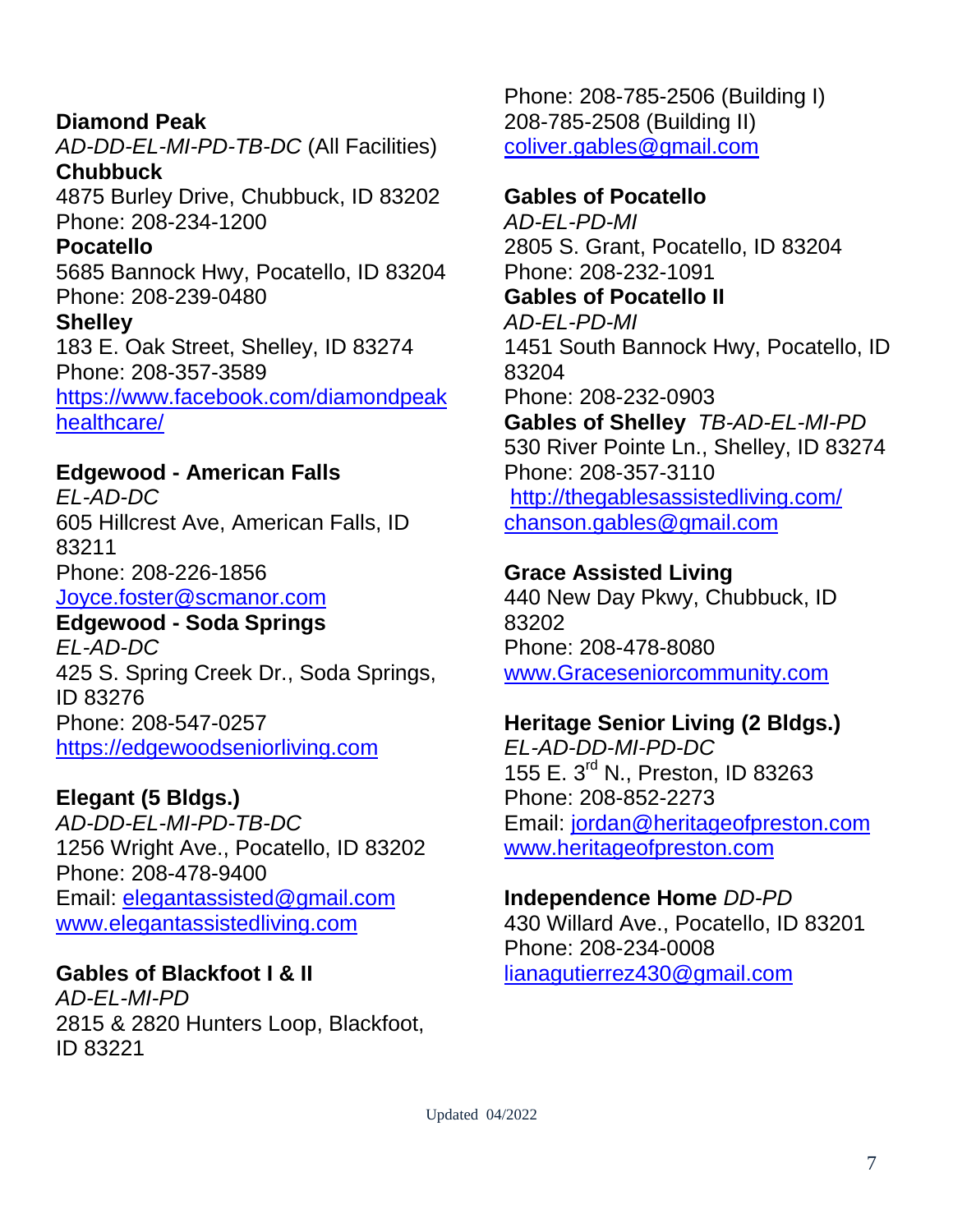# **Kimball's Residential Care**

*DD-EL-MI-AD* 54 E. River Rd., Blackfoot, ID 83221 Phone: 208-785-5994 [kimballsrescare@aol.com](mailto:kimballsrescare@aol.com)

#### **Malad Living Center**

*AD-DD-EL-MI-PD-TB* 151 W. 200 N., Malad, ID 83252 Phone: 208-766-4724 [ginger@atcnet.net](mailto:ginger@atcnet.net) 

#### **Willard House** *EL-MI*

520 Willard, Pocatello, ID 83201 Phone: 208-232-2610 [joann@atcnet.net](mailto:joann@atcnet.net)

#### **Quail Ridge Assisted Living** *EL-DC*

797 Hospital Way, Pocatello, ID 83201 Phone: 208-233-8875 [https://www.centurypa.com/senior](https://www.centurypa.com/senior-living/quail-ridge/)[living/quail-ridge/](https://www.centurypa.com/senior-living/quail-ridge/)

#### **Rosetta Assisted living**

*AD-DD-EL-MI-PD-DC* 1590 Delphic Way, Pocatello, ID 83201 Phone: 208-238-9215 Email: [delphic@rosettahealthcare.org](mailto:delphic@rosettahealthcare.org)

#### **Whispering Pines - Downey**

*AD-DD-EL-MI-PD-DC* 351 E. Center St., Downey, ID 83234 Phone: 208-897-5683 **Email:** [whisperpines20@gmail.com](mailto:whisperpines20@gmail.com)

**The Willows** *AD-EL-TB-MI-PD-DC* 898 S. Meridian, Blackfoot, ID 83221 Phone: 208-782-1478 [executivedirector@willowsliving.net](mailto:executivedirector@willowsliving.net)

# **NURSING HOMES**

*(Some facilities may provide adult daycare and/or Respite)*

#### **Bear Lake Memorial Nursing Home**

164 S. 5<sup>th,</sup> Montpelier, ID 83254 Phone: 208-847-4441 [www.blmhospital.com](http://www.blmhospital.com/)

#### **Bingham Co. Hosp. /Nursing Home**

*(Day Care Offered)* 98 Poplar St., Blackfoot, ID 83221 Hospital: 208-785-4100 Nursing Home: 208-785-4101 [www.binghammemorial.org](http://www.binghammemorial.org/)

#### **Caribou Memorial Hosp. /Living Center**

300 S. 3rd W., Soda Springs, ID 83276 Hospital: 208-547-3341 Nursing Home: 208-547-2771 [www.cmhlc.org](http://www.cmhb.org/)

#### **Franklin Co. Hosp. /Nursing Home**

*(Day Care Offered)* 44 N. 1st E., Preston, ID 83263 Hospital: 208-852-0137 Fax: 208-852-3812 Nursing Home: 208- 852-0530 [www.fcmc.org](http://www.fcmc.org/)

#### **Gateway Transitional Care**

527 Memorial Drive, Pocatello, ID 83201 Phone: 208-478-3333 [www.gatewaytransitional.com](http://www.gatewaytransitional.com/)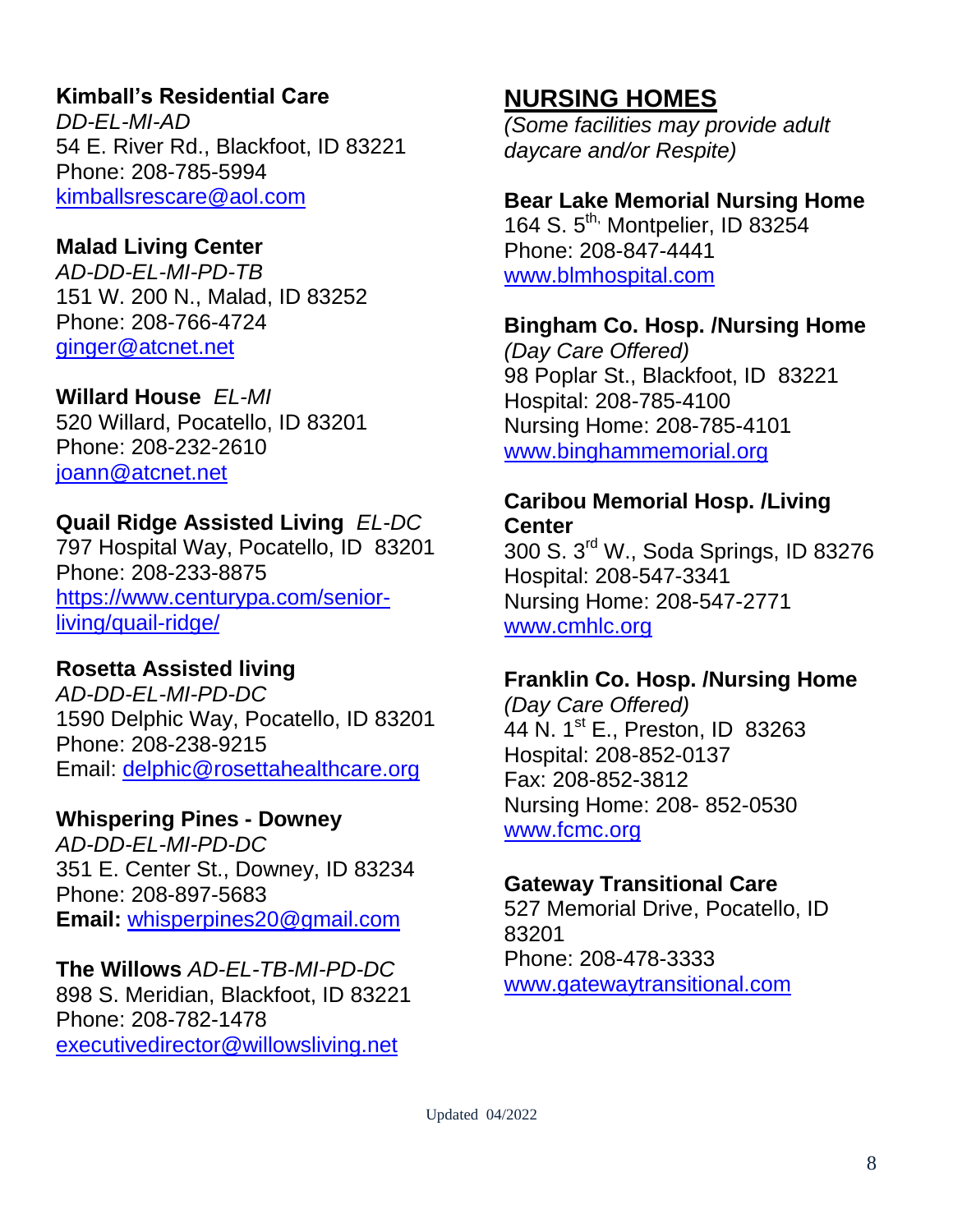# **Idaho State Veteran's Home**

1957 Alvin Ricken Dr., Pocatello, ID 83201 Phone: 208-235-7800 [www.veterans.idaho.gov](http://www.veterans.idaho.gov/)

### **Monte Vista Hills Healthcare Center**

1071 Renee Ave., Pocatello, ID 83201 Phone: 208-233-1411 [www.Montevistahills.com](http://www.montevistahills.com/)

### **Oneida County Nursing Home**

*(Day Care Offered)* 150 N. 200 W., Malad, ID 83252 Phone: 208-766-2231 [www.oneidacountyhospital.com](http://www.oneidacountyhospital.com/)

#### **Power County Hospital District/ Nursing Home**

*(Day Care Offered)* 510 Roosevelt, American Falls, ID 83211 Phone: 208-226-3200 [www.pchd.net](http://www.pchd.net/)

# **Quinn Meadows Rehab & Care Center**

1033 W. Quinn Rd., Pocatello, ID 83202 Phone: 208-242-3751 Email: steveg@tanabell.com [www.tanabell.com/quinn-meadows](http://www.tanabell.com/quinn-meadows-rehahilitation-and-care-center/)[rehahilitation-and-care-center/](http://www.tanabell.com/quinn-meadows-rehahilitation-and-care-center/)

#### **Syringa Chalet Nursing Facility**

700 E. Alice St., Blackfoot, ID 83221 Phone: 208-785-8504 [https://health.usnews.com/best-nursing-](https://health.usnews.com/best-nursing-homes/.../syringa-chalet-nursing-facility-1351)

[homes/.../syringa-chalet-nursing-facility-](https://health.usnews.com/best-nursing-homes/.../syringa-chalet-nursing-facility-1351)[1351.](https://health.usnews.com/best-nursing-homes/.../syringa-chalet-nursing-facility-1351).

#### **Bureau of Facility Standards**

3232 Elder St, PO Box 83720, Boise, ID 83720 Phone: 208-334-6625 Fax: 208-364-1888 Email: fsb@dhw.idaho.gov

# **CHILDREN'S SERVICES**

#### **Idaho Care Line**

*Child Care Resource and Referral, this is for parents, grandparents raising grandchildren, or anyone else needing child care services. Call 211* Toll Free: 1-800-926-2588 (Region VI) [www.211.idaho.gov](http://www.211.idaho.gov/)

**Child Protective Services** (208)239-6200

# **CRISIS INFORMATION**

#### **Bingham Crisis Center**

*Victims of Domestic Violence or Sexual Abuse: Men, Women and Children.*  288 North Shilling, Blackfoot, ID 83221 Phone: 208-785-1047 <https://www.facebook.com/bccid/>

#### **Southeast Idaho Behavioral Treatment Center**

1001 N 7th Ave N Ste. 160 Pocatello, Bannock County 83201 208-909-5177

#### **Oneida Crisis Center**

1312 N. 2100 W., Malad, ID 83252 Phone: 208-766-4412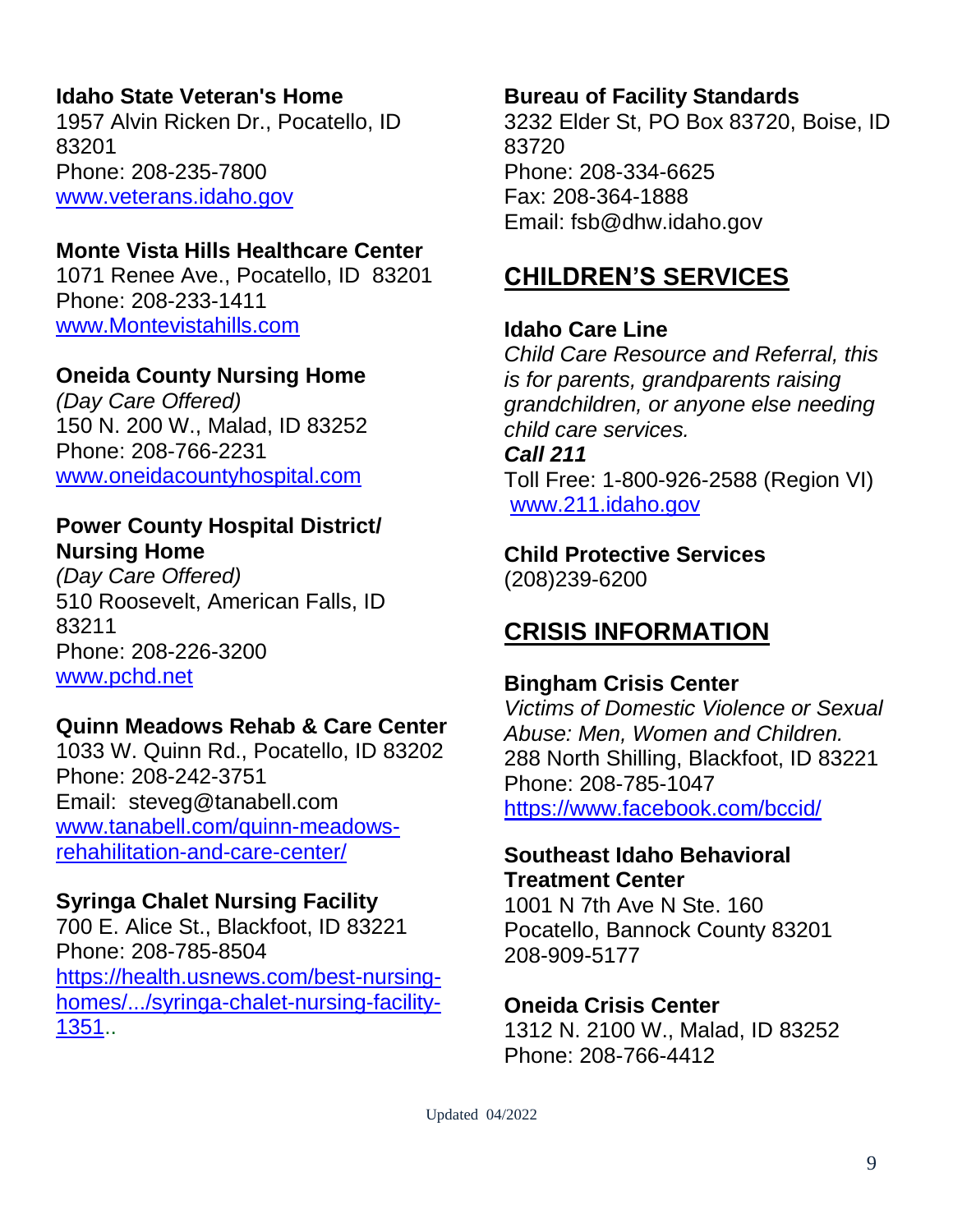# **Family Service Alliance (FSA)**

*Promote safe & thriving families, work to end physical, sexual, & emotional abuse, & provide victim support in southeast Idaho.* 355 S. Arthur Ave., Pocatello, ID 83204 Phone: 208-232-0742 [contact@FSAlliance.org](mailto:contact@FSAlliance.org) *In case of urgent need please contact our Crisis Line at* **208- 251- HELP (4357)** *Suicide Prevention1-800-784-2433*

# **DENTAL SERVICES**

#### **Health West Community Dental Care** 1000 N. 8th Ave., Pocatello, ID 83201

Phone: 208-232-3368

### **ISU- Dental Hygiene Program -ISU**

921 S. 8<sup>th,</sup> Pocatello, ID 83201 Phone: 208-282-3282

#### **Pocatello Family Dentistry - Clinic**

465 Memorial Dr., Pocatello, ID 83201 Phone: 208-282-6000

#### **Pocatello Free Clinic**

1001 N. 7<sup>th</sup> Ave. North Suite 155 Pocatello, ID 83201 Phone: 208-233-6245

#### **Southeast Idaho Public Health**

1901 Alvin Ricken Dr., Pocatello, ID 83201 Phone: 208-233-9080

# **DISABILITIES/SERVICES**

**Access Point Family Services, Inc.** 5565 Yellowstone Ave., Pocatello, ID 83202 Phone: 208-478-9344

#### **Adolescent & Child Development Center, LLC**

151 N. 3 rd Ste. 110, Pocatello, ID 83201 Phone: 208-232-5622 [adolescentcdc.notes@gmail.com](mailto:adolescentcdc.notes@gmail.com)

#### **ALLIES Family Solutions-DBA Advocacy and Learning**

818 E. Lander St., Pocatello, ID 83201 Phone: 208-234-2094

#### **Area V Agency on Aging**

*Loans Assistive Devices* 214 E. Center St., Pocatello, ID 83201 Phone: 208-233-4032 Toll Free: 1-800-526-8129

#### **Aspire Human Services**

*Intermediate Care Facility* 444 Hospital Way #701, Pocatello, ID 83201 Phone: 208-238-5950

#### **Community Connection of Idaho**

771 Yellowstone Ave. Pocatello, ID 83201 Phone: 208-233-2080

#### **Council for Deaf & Hard of Hearing**

7950 King St, Suite 101, Boise, ID 83704 Phone: (Voice) 208-334-0879 Phone: 208-473-2122

Updated 04/2022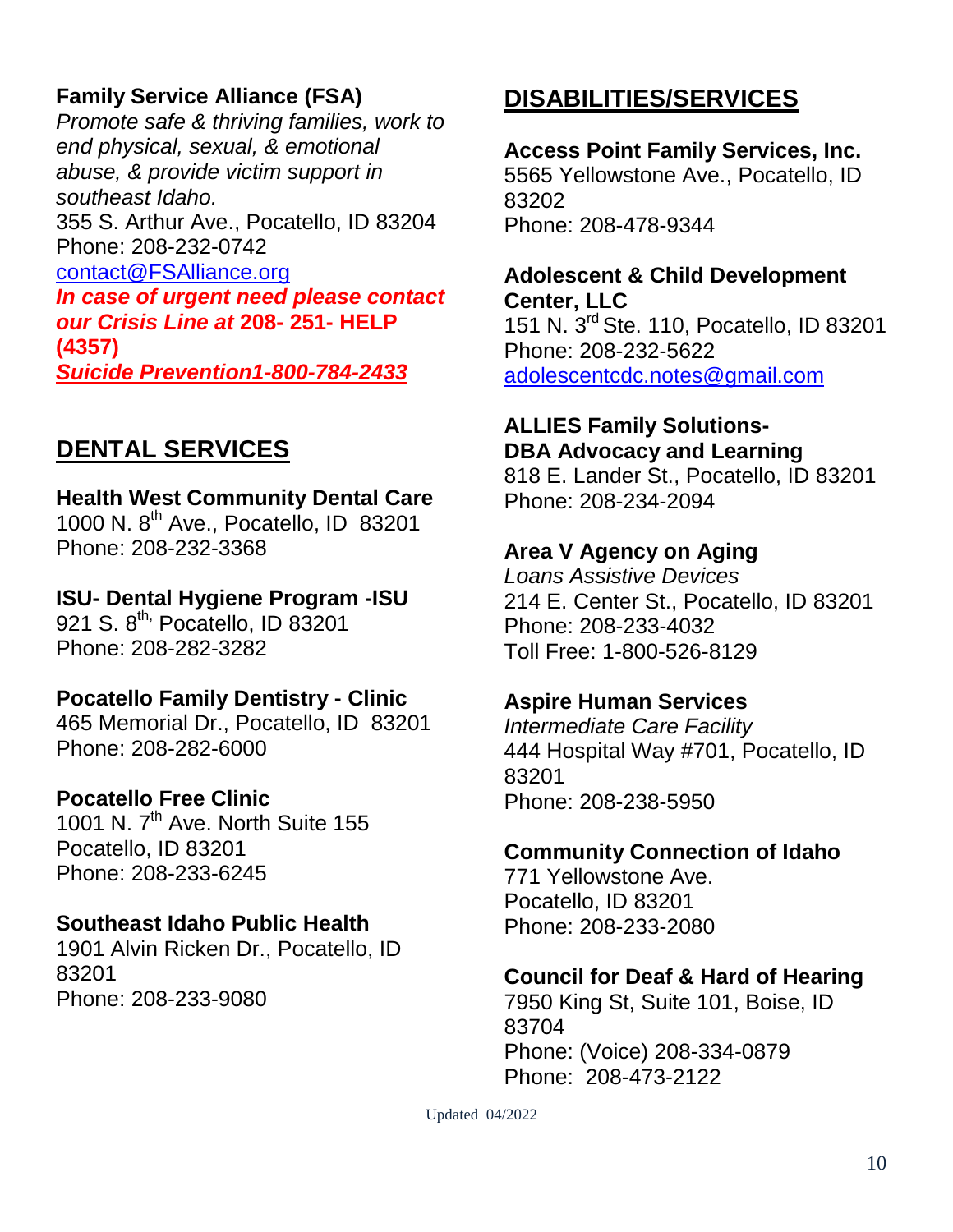#### **Dawn Enterprises, Inc.**

280 N. Cedar St. Blackfoot, ID 83221 Phone: 208-785-5890

#### **Franklin County Developmental Services**

126 E. 100 N., Preston, ID Children's DDA; 208-852-4178 Phone: 208-852-0324

# **Co-Ad, Inc. - Disability Rights Idaho**

*Disability Advocacy Services We advocate for all people with disabilities in Idaho regardless of the type of disability or the age of the person. We help people with disabilities:* 

- *to address abuse and neglect*
- *to obtain services and supports they need to live, work and play in their own homes and communities*
- *to get an appropriate education*
- *to access to health care*
- *to find and use vocational services and to get support for employment*
- *to redress discrimination, and*
- *to achieve equal access to buildings and services*

1246 Yellowstone Ave. Ste. A3 Pocatello, ID 83201 Phone: 208-336-5353 Toll Free: 1-866-262-3462 [www.disabilityrightsidaho.org](http://www.disabilityrightsidaho.org/)

#### **Human Development Center**

*Mental Health services for adults who have persistent and severe mental illness* 421 Memorial Drive, Pocatello, ID 83201 Phone: 208-234-7900

#### **Idaho Assistive Technology Project**

*Services include: Info/Referral; Assisted Tech; Low Interest Loan Program, Recycling/Used Equipment* 1187 Alturas Drive, Moscow, ID 83843 Phone: 208- 885-6097 Toll Free: 800-432-8324 Email: [idahoat@uidaho.edu](mailto:idahoat@uidaho.edu)

#### **Idaho Commission for the Blind & Visually Impaired**

427 N. Main St. Ste. K, Pocatello, ID 83204 Phone: 208-236-6392 Website: [www.icbvi.idaho.gov](http://www.icbvi.idaho.gov/)

#### **Idaho Relay Service**

*Transmits phone conversation for persons with hearing/speech impairment & unable to use the phone.*  PO Box 285 Aurora, NE 68818

- 800-377-3529 *TTY*
- 800-377-1363 *Voice*
- 866-252-0684-*Spanish*
- 888-791-3004-*Speech to Speech*
- 800-368-6185 *Customer Service*
- Or 711 *for direct service*

[www.directcom.com/idaho-relay](http://www.directcom.com/idaho-relay)

#### **LIFE, Inc. Living Independently for Everyone**

*Enable people with disabilities to manage their own lives, make their own choices and give a person information and knowledge to assist in living with dignity.* 

#### [www.idlife.org](http://www.idlife.org/)

#### **Blackfoot Office:**

725 Jensen Grove Dr., Blackfoot, ID 83221 Phone: 208-785-9648

Updated 04/2022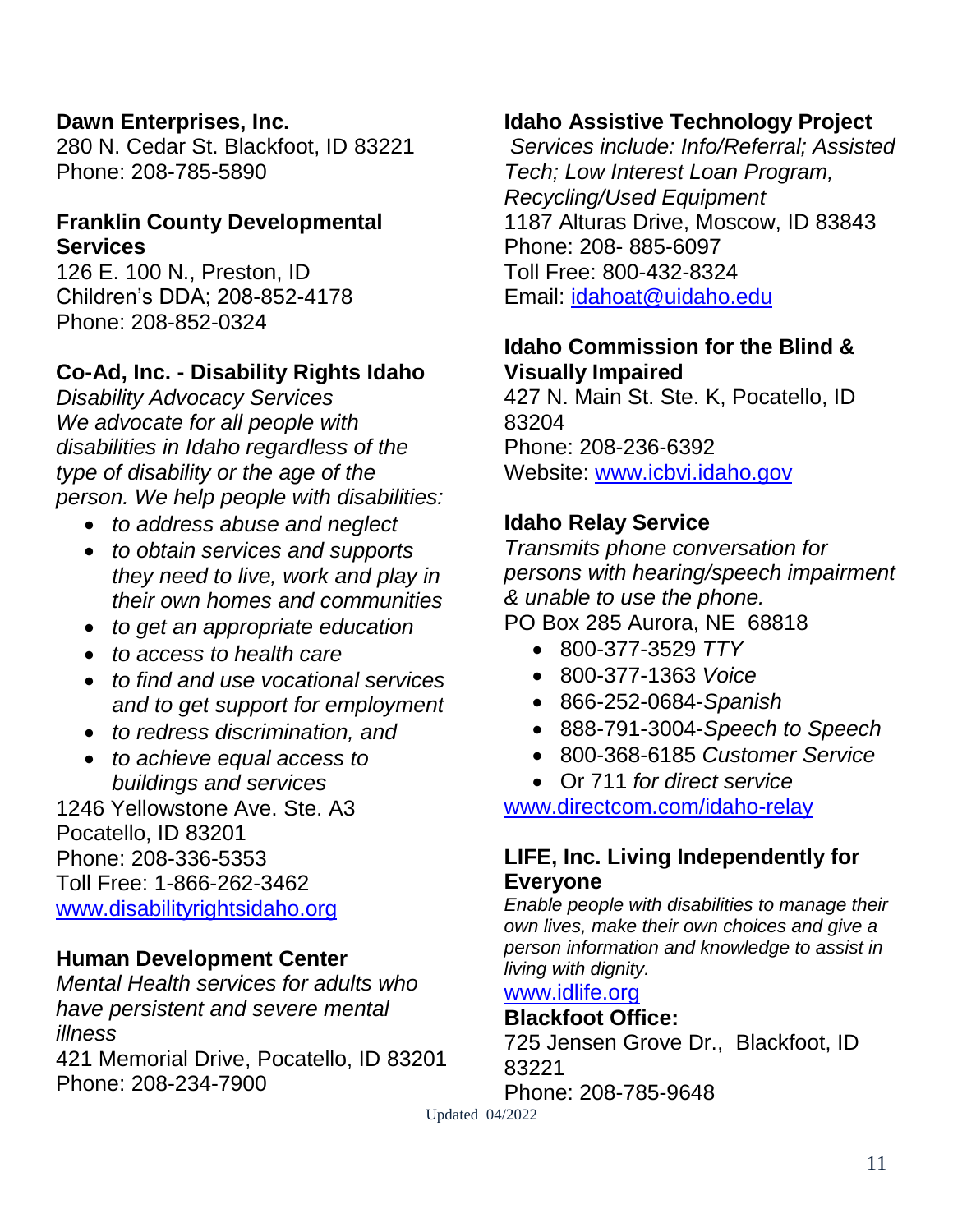# **Pocatello Office**:

640 Pershing Ste. A, Pocatello, ID 83201 Phone: 208-232-2747 Toll Free: 1-800-631-2747 [www.idlife.org](http://www.idlife.org/)

### **AmeriGlide Accessibility Solutions**

*Residential or commercial applications* 2801 Periska Way, Idaho Falls, ID 83402 Contact: 208-968-2051 [www.ameriglide-idaho-falls-id.com](http://www.ameriglide-idaho-falls-id.com/)

### **Neighbor Works of Pocatello**

*Low interest loans, modification/home purchase w/in specified neighborhoods.* 206 N. Arthur Ave., Pocatello, ID 83204 Phone: 208-232-9468 [www.nwpocatello.org](http://www.nwpocatello.org/)

#### **Southeastern ID Developmental Center**

*Physically Handicapped Home* **Blackfoot Office:**

765 W. Judicial St., Blackfoot, ID 83221 Phone: 208-782-3515

#### **Pocatello Office:**

379 Yellowstone Ave., Pocatello, ID Phone: 208-234-8525

#### **Speech and Hearing Clinic – ISU**

*Evaluation & Therapy for Hearing, speech, language, brain injury, strokes, stuttering, voice as well as Dizzy & Balance testing* 650 Memorial Dr. Bldg. 68, Pocatello, ID 83201 Phone: 208-282-3495 <https://www.isu.edu/clinics/audiology>

#### **Veterans of Foreign Wars (VFW)**

*To loan assistive devices* Post 735 300 N. Johnson Ave. Pocatello, ID 83204 Grace Johnson: 208-339-4420 [www.vfw-pocatellopost-735.us](http://www.vfw-pocatellopost-735.us/)

# **EMERGENCY/ MEDICAL PERSONAL RESPONSE SYSTEMS**

#### **Home Helpers Home Health & Senior Care and Direct Link Products**

- *Land Line Personal Medical Alert System*
- *Cell Phone Personal Medical Alert System*
- *Fall Sensors*
- *The Care Watch with GPS Tracking*

*• Automated Medication Dispensers FREE Installation with 6-Month Plan!* 353 E. Lander St, Pocatello, ID 83201 Phone: 208-234-2380 [www.homehelpersofeasternidaho.com](http://www.homehelpersofeasternidaho.com/)

#### **LifeFone**

Toll Free: 1-800-331-9198 www.lifefone.com

#### **Lifeline-Franklin**

Franklin Co. Medical Ctr. Home Care 44 N. 100 E.,Preston, ID 83263 Phone: 208-852-1937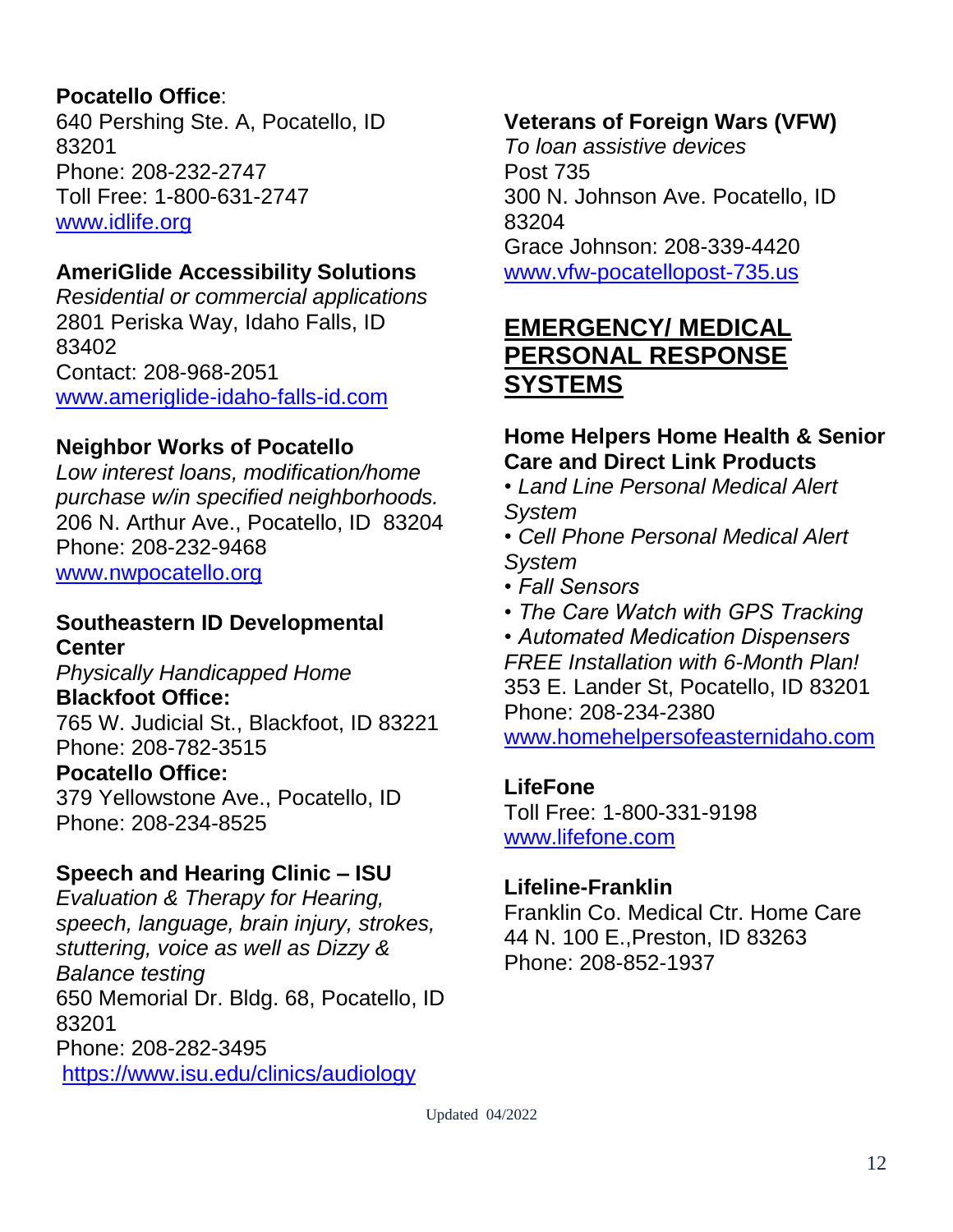### **Latitude Alert**

*Paid for by Veterans Affairs for Veterans* 640 S. 500 W. Bountiful, UT 84010 Phone: 866-205-4872 [golatitude.com](http://www.livelifealarms.com/)

#### **Idaho MedAlert**

- *Free Equipment*
- *Two Months of Free Monitoring*
- *No Commitment*
- *No Hidden Fees*

3411 Hawthorne Rd., Pocatello, ID 83201 Contact: 208-538-2424 [www.medibutton.com](http://www.medibutton.com/)

# **EDUCATION**

# **Idaho State University Continuing Education Workforce Training**

921 S.  $8^{\text{th}}$  Ave, RFC Room 101 Pocatello, ID Phone: 208-282-3372

# **EMPLOYMENT**

# **Easter Seals Goodwill** *Senior Employment/Training for 55+*

Phone: 208-454-8555 [www.esgw.org/scsep](http://www.esgw.org/scsep)

# **Idaho Dept. of Labor**

430 N. 5th Ave, Pocatello, ID 83201 Phone: 208-236-6710 [www.labor.idaho.gov/dnn](http://www.labor.idaho.gov/dnn)

# **FOOD & FINANCIAL ASSISTANCE**

#### **Bannock County Indigent Services or Bannock County Welfare**

*Assists with payment of medical bills for catastrophic illness for uninsured Bannock co-resident, last resort for help with bills & No payments for preventive care needs* 624 E. Center St. # 211, Pocatello, ID 83201 Phone: 208-236-7347 Email: [indigent@bannockcounty.us](mailto:indigent@bannockcounty.us) [www.bannockcounty.us](http://www.bannockcounty.us/)

#### **Bingham County Indigent Services**

*Last resort for assistance* 501 N. Maple St. #207, Blackfoot, ID 83221 Phone: 208-782-3097

#### **Caribou County Indigent Services**

159 S. Main St., Soda Springs, ID 83276 Phone: 208-547-4324 ext. 10 Email: [dhorsley@co.carbiou.id.us](mailto:dhorsley@co.carbiou.id.us)

#### **Commodity Supplemental Food Program**

Provides nutritious food to seniors in need over the age of 60 on a monthly basis. Phone: 208-577-2690

#### **Pocatello Community Development Block Grant Renewal Program**

*Call for basic policy guidelines…* Phone: 208-234-6184 Email: [bmclane@pocatello.us](mailto:bmclane@pocatello.us)

Updated 04/2022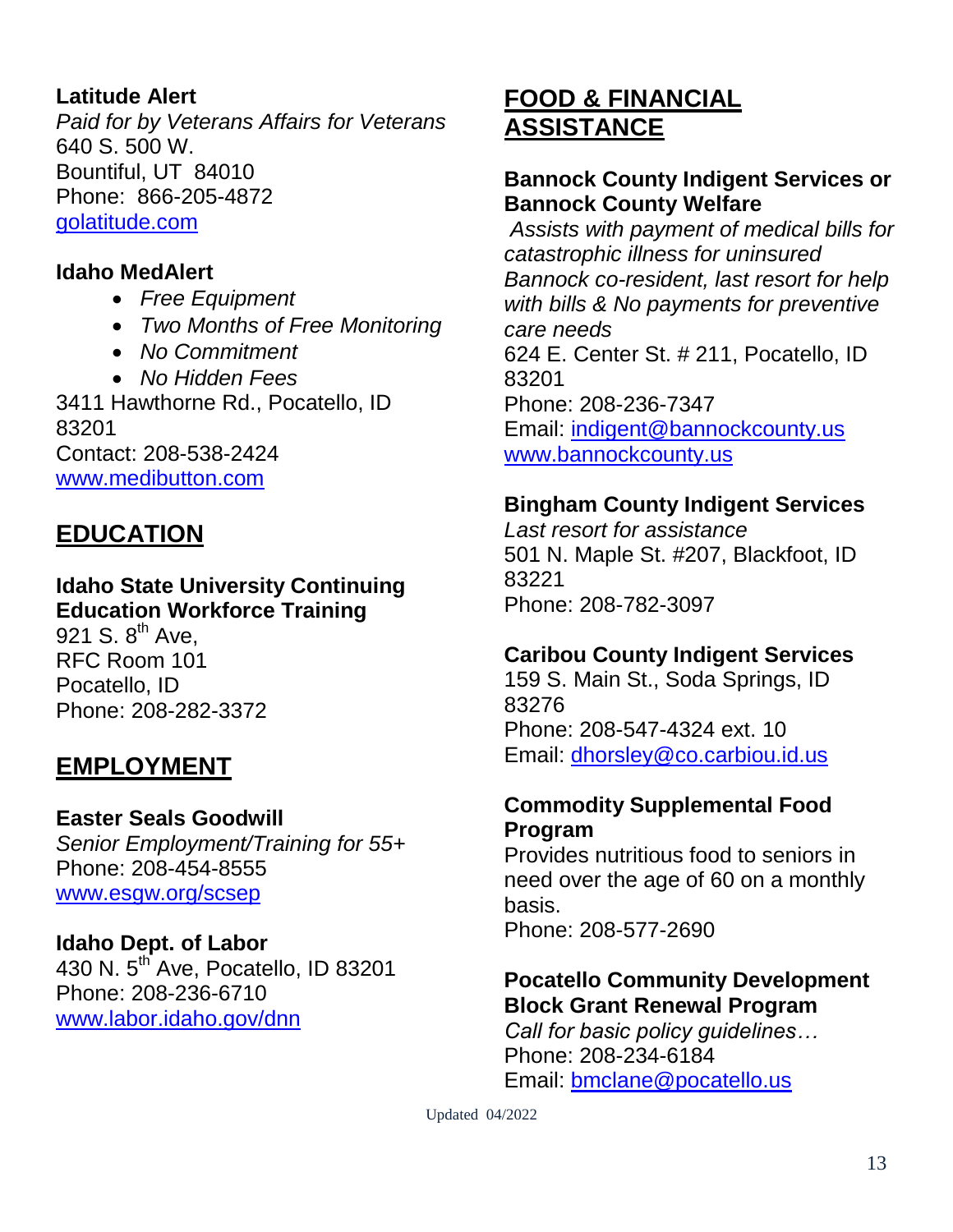#### **Consumer Services Tribal Program**

*Assist low-income community members with energy assistance, emergency food supplies, rental assistance, budget counseling, and homeless assistance.* Contact: Dustin Davis Phone: 208-478-3709

#### **Food Pantry Community Dinner Table**

245 W. Sexton, Blackfoot, Idaho 83221 Phone: 208-557-4286 Wed from 3-6

#### **Growling Garden**

Will mow people's yard, also create growing boxes and provide gardening classes to help people with their own food supply. Phone: 208-530-9691

#### **Idaho Food Bank**

555 S. 1<sup>st</sup> Ave., Pocatello, ID 83201 Phone: 208-233-8811 [www.idahofoodbank.org](http://www.idahofoodbank.org/)

#### **Health and Welfare (Medicaid)***Info on*

*medical, personal care assistance & Medicaid, food stamps, Aid to the Aging, Blind, Disabled, and Personal Care Costs* **Blackfoot Office** 700 E Alice St., Blackfoot, ID 83221 Phone: 208-782-2600 **Pocatello Office** 1070 Hiline Rd., Pocatello, ID 83201 Phone: 208-235-2900 **Preston Office** 223 N. State St., Preston, ID 83263

Phone: 208-852-0634 *[www.healthandwelfare.idaho.gov](http://www.healthandwelfare.idaho.gov/)*

#### **Project Share**

*A Salvation Army partner assisting low income families* Bannock County- **Salvation Army** Phone: 208-232-5318 Bingham County and Fort Hall-**SEICCA** Phone: 208-785-1583 Power County-**SEICAA** Phone: 208-226-7330

#### **NeighborWorks of Pocatello**

*The Financial Fitness program helps people achieve better financial health and improve their housing situations*. 206 N. Arthur, Pocatello, ID Phone: 208-232-9468 [www.nwpocatello.org](http://www.nwpocatello.org/)

#### **Salvation Army**

*Emergency & minimum financial aid for gasoline, groceries & shelter to those in need* Phone: 208-232-5318 400 N 4<sup>th</sup> Ave, Pocatello, ID 83201 *Soup Kitchen Hours: Mon.-Sat.* 

*11:00am Food Boxes: Wed-Thur. 9am to 12pm* 

Updated 04/2022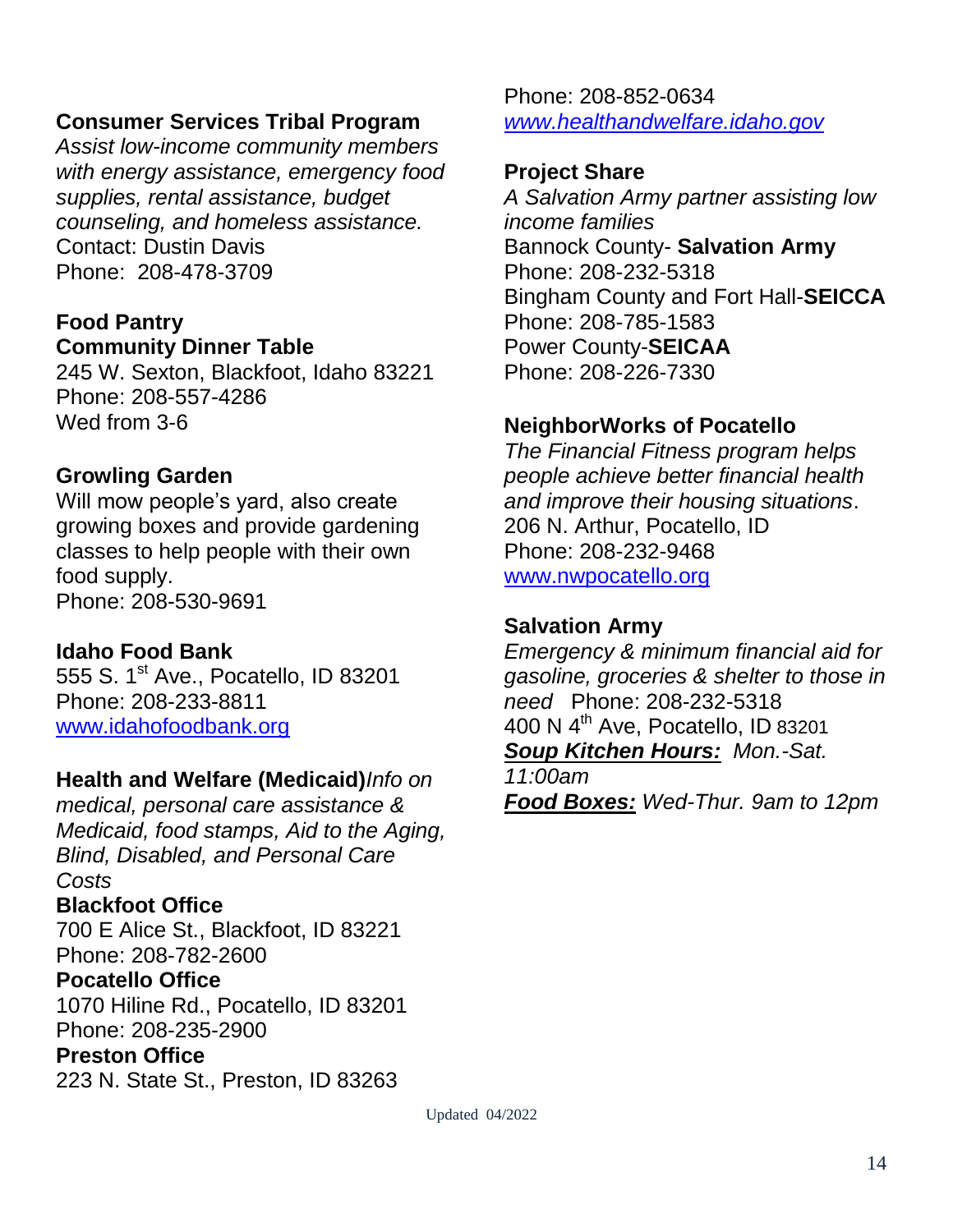#### **SEICCA Southeastern Idaho Community Action Agency, Inc.**

*Variety of services in the 7 counties to low income-disabled-elderly residents Food/clothing bank, energy/utilities & weatherization* [www.seicaa.org](file:///C:/Users/sandy.SICOG/AppData/Roaming/Microsoft/Word/www.seicaa.org) 825 E Bridger, Pocatello ID

Phone: Bannock - 208-232-1114 Bear Lake -208- 847-1462 Bingham - 208- 785-1583 Caribou- 208-547-4257 Franklin- 208-852-1515 Oneida- 208-766-2737 Power- 208-226-7330

# **St. Vincent De Paul Society**

*Food and clothing bank, limited emergency funds available for energy assistance, rent, phone, groceries.* 855 S 2nd St, Pocatello, ID 83201 Phone: 208-478-2062-*Thrift Store* Phone: 208-406-1216-*Social Services Help Line: 208-331-2208*

# **Valley Mission - Pantry**

408 N. Arthur Pocatello, ID 83201 (208) 232-6305 Thursdays 3:30 p.m. – 6:00 p.m.

#### **God's Home of Compassion - Pantry**

845 Hyde Ave. Pocatello, ID 83201 (208) 236-0075 Tuesday 10 a.m. – 1:00 p.m. Wed. & Thurs. 9:00 a.m. – Noon

# **Gate City Christian Church – Pantry**

202 Siphon Road – Mackenzie Gorham (208) 237-5002 (208) 840-0732 Friday 2-3p (seniors 60+ only) or 3-6p

# **My Brother's Table – Feeding Site**

355 W. Lander Street, Pocatello, ID 83204 (208) 237-3064 Sunday 1:30 p.m. – 2:30 p.m.

### **Veteran Center (See Veteran Services)**

*Counseling and Pension Information to veterans and dependents* 1800 Garrett Way, Pocatello, Id Phone: 208-232-0316

# **HEALTH INFORMATION**

# **Health West Clinics**

*Providing high quality health care for all, regardless of a patient's ability to pay*

# **Aberdeen Health West Clinic**

330 N. Main, Aberdeen, ID 83210 Phone: 208-397-4126

# **American Falls Health West Clinic**

823 Reed St., American Falls, ID 83211 Phone: 208-226-2822

# **Chubbuck Health West Clinic**

880 W. Quinn Rd., Chubbuck, ID 83202 Phone: 208-238-2000

# **Downey Health West Clinic**

79 N. Main St., Downey, ID 83234 Phone: 208-897-5600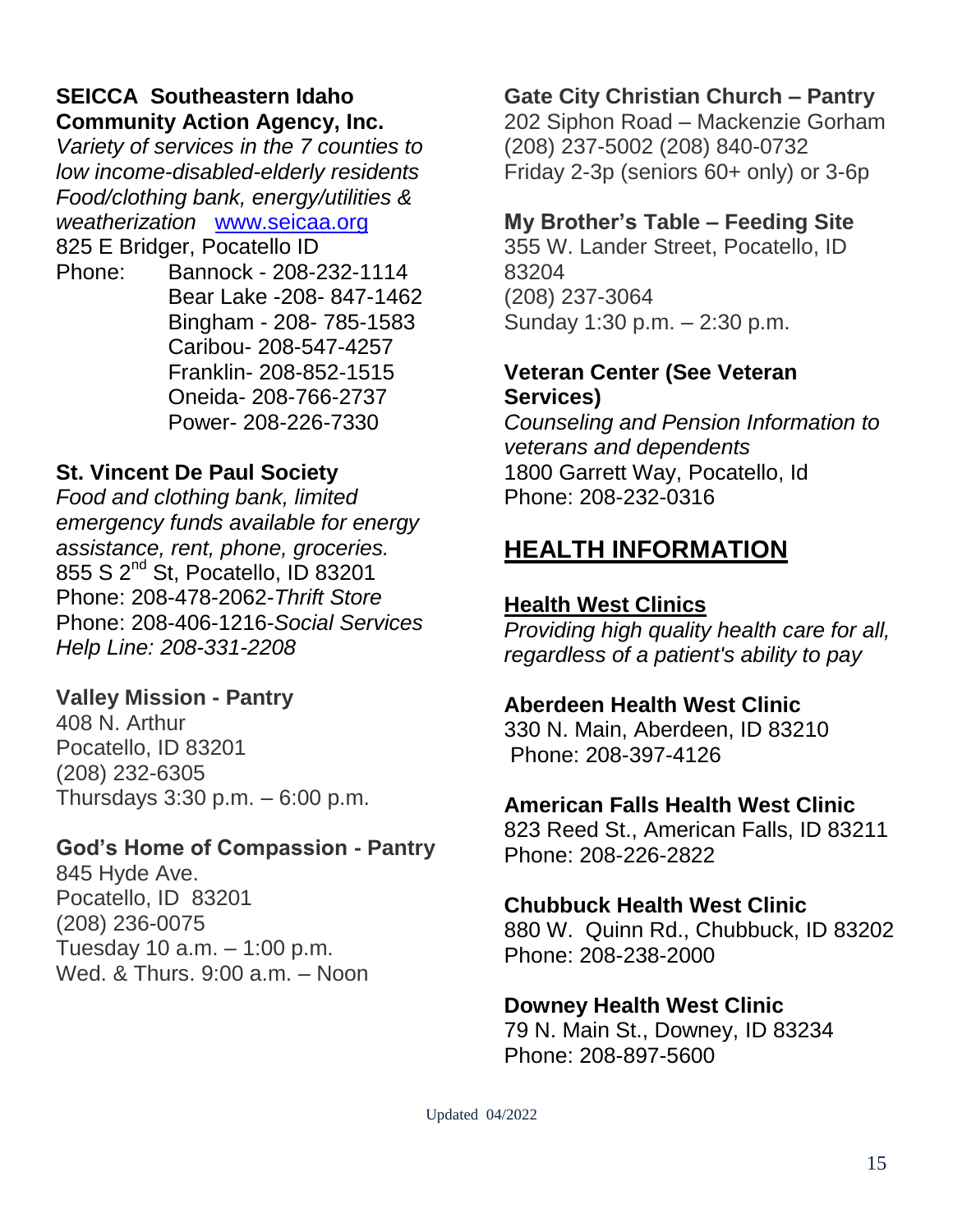**Lava Health West Clinic** 85 S. 5<sup>th</sup> W., Lava Hot Springs, ID 83246 Phone: 208-776-5202

**Health West ISU** 465 Memorial Dr., Pocatello, ID 83201 Phone: 208-234-4700

**Pocatello Health West Clinic** 1000 8th St., Pocatello, ID 83204 Phone: 208-232-6260

# **Fort Hall IHS Clinic**

PO Box 717; Mission Rd; Fort Hall, ID 83203 Phone: 208-238-5400

# **Pocatello Free Clinic**

1001 N.  $7<sup>th</sup>$  Ave North Suite 155 Pocatello, ID 83201 Contact: 208-233-6245 Fax: 233-1065

# **Southeastern Id Public Health Offices**

*Community and environmental Health* **Bannock County**  1901 Alvin Ricken Dr., Pocatello, ID 83201 Phone: 208-233-9080

**Bear Lake County** 

431 Clay St, Montpelier, ID 83254 Phone: 208-847-3000

**Bingham County** 

145 W. Idaho St., Blackfoot, ID 83221 Phone: 208-785-2160

**Caribou County** 

55 E.1st S., Soda Springs, ID 83276 Phone: 208-547-4375

**Franklin County**  42 W. First S., Preston, ID 83263 Phone: 208-852-0478 **Oneida County**

175 S. 300 E., Malad, ID 83252 Phone: 208-766-4764

**Power County**  590½ Gifford St., American Falls, ID 83211 Phone: 208-226-5096

# **HOME DELIVERED SERVICES**

# **Groceries Delivered:**

# **BI-LO Food Center**

*Place order before noon, charge delivery \$12.00, minimum order of \$40 in groceries Only T, W, and F* 333 N. 15<sup>th</sup> Ave., Pocatello, ID 83201 Phone: 208-232-5739

# **Broulim's Super Market Inc.**

*Call for delivery services* 570 S. State St., Shelley, ID 83274 Phone: 208-357-0463

# **Home-Style Direct**

*Prepared meals shipped directly to you* 2032 Highland Ave. E., Twin Falls, ID 83301 Toll Free: 1-866-735-0921 [www.homestyledirect.com](http://www.homestyledirect.com/)

 $\bullet$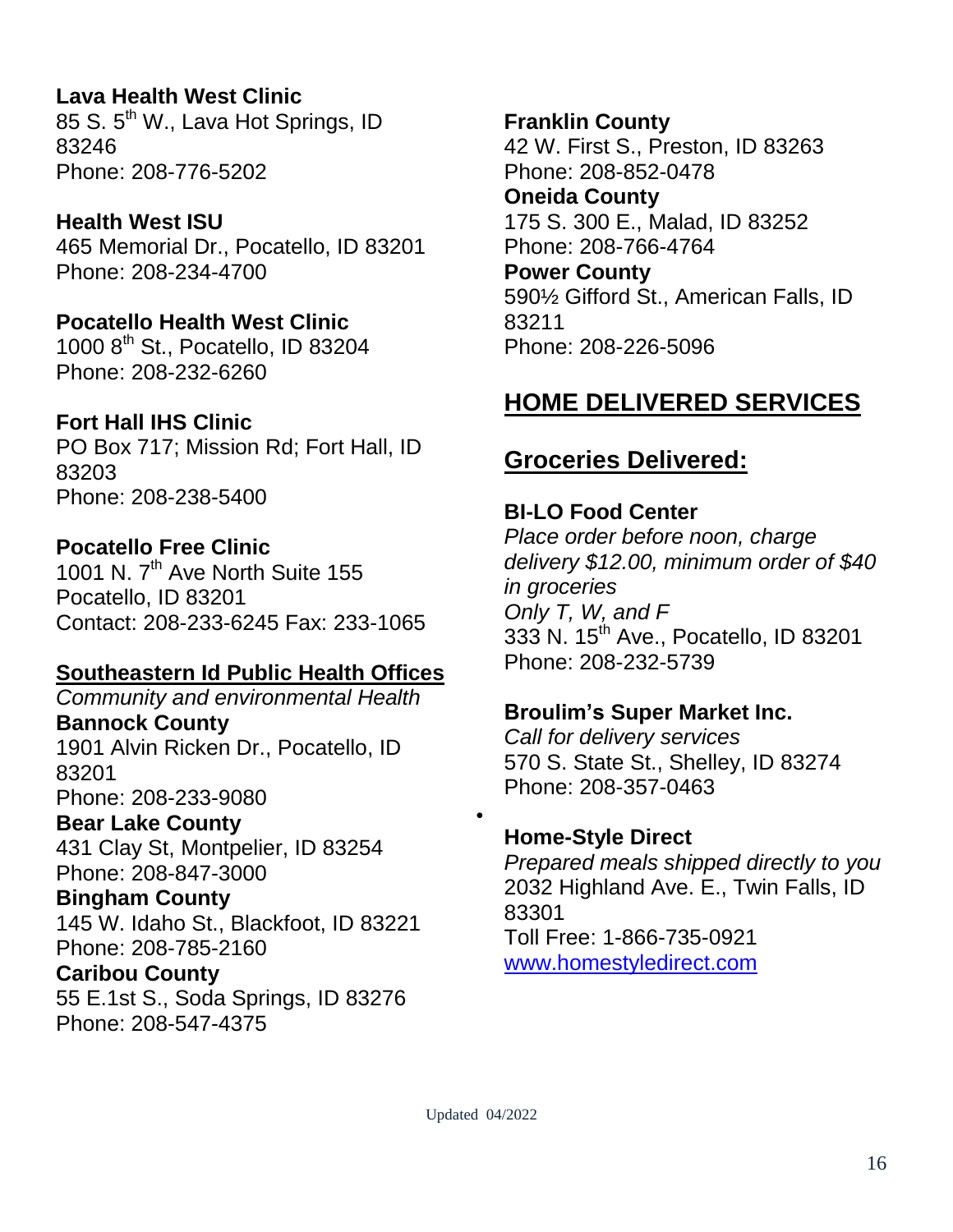# **Mom's Meals (mail-order)**

3210 SE Corporate Woods Dr., Ankeny, Iowa 50021 Toll Free: 1-877-508-6667 [www.momsmeals.com](http://www.momsmeals.com/)

#### **Thomas Market**

*Order morning for afternoon delivery* 170 S. Main St., Malad, ID 83252 Phone: 208-766-4030

# **SENIOR CENTERS-***Page 24*

*See Sr Centers provide congregate/home delivered meals. Other activities, senior transportation, vary from center to center*

# **PHARMACY & DRUG STORES DELIVERY:**

#### **Allen Drug**

*Delivery begins at 4pm. No Sunday No charge for Malad delivery* 4 th N. Main St., Malad, ID 83252 Phone: 208-766-2241 [www.allendrugrx.com](http://www.allendrugrx.com/)

#### **Ed Snell's Pharmacy Shop**

*Placed order before 4pm for same day delivery. Current refill needed. Free delivery: Pocatello & Chubbuck.* 1015 E. Young St. Ste B, Pocatello, ID 83201 Phone: 208-232-0049 [www.edsnellpharmacy.com](http://www.edsnellpharmacy.com/)

#### **London Drug**

*Call for delivery services* 6 th S. Main St., Grace ID 83241 Phone: 208-425-3766

**Maag Pharmacy** 333 W. Center St., Pocatello, ID 83204 Phone: 208-233-MAAG (6224) [www.maagmedical.com](http://www.maagmedical.com/)

#### **Pharmacy Shop**

*Place order before 4pm for same day delivery. No delivery charge for Blackfoot.* 69 N. Pine St., Blackfoot, ID Phone: 208-785-3510

#### **Preston Drug**

*Call for delivery services* 39 N. 1<sup>st</sup> E., Preston, ID 83263 Phone: 208-852-1563 [www.prestondrug.com](http://www.prestondrug.com/)

#### **Rockland Pharmacy, Inc**

*Delivery only in town* 524 Tyhee Ave., American Falls, ID 83211 Phone: 208-226-2411

#### **Shaver's Pharmacy**

*Free delivery Monday to Friday* 235 S. 4<sup>th</sup> Ave., Pocatello, ID 83201 Phone: 208-233-3341 [www.shaverpharmacy.com](http://www.shaverpharmacy.com/)

#### **Wallace Drug**

44 S. Main St. Aberdeen, ID 83210 Phone: 208-397-4540 [www.wallacedrug.com](http://www.wallacedrug.com/)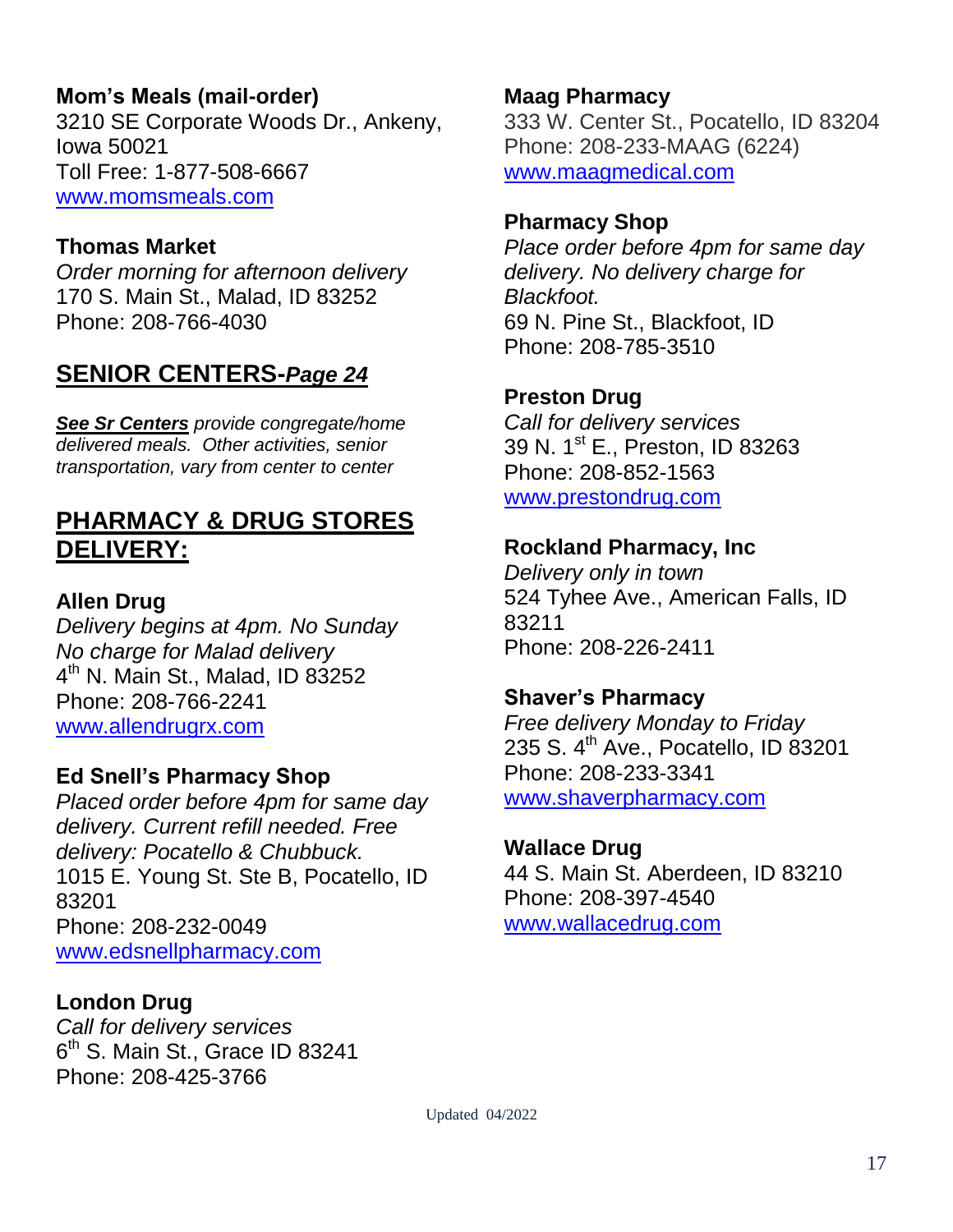# **HOME HEALTH CARE**

#### **Symbii Home Health and Hospice Pocatello**

Pocatello/American Falls/McCammon 240 W. Burnside St. Ste. B, Chubbuck, ID 83202 Phone: 208-233-2279

#### **Idaho Falls**

Idaho Falls/Blackfoot/Rexburg 3767 Professional Way, Idaho Falls, ID 83402 208-785-2003

#### **Preston**

Preston/Malad/Soda Springs 307 S 1<sup>st</sup> E, Preston, ID 83263 208-852-1699

#### **Bear Lake Memorial Home Health**

164 S. 5<sup>th,</sup> Montpelier, ID 83254 Phone: 208-847-4454

#### **Blackfoot Home Health & Hospice**

1443 Parkway Dr. Ste. 2, Blackfoot, ID 83221 Phone: 208-782-1084 [www.aspenhealthcare.net](http://www.aspenhealthcare.net/)

#### **Encompass Home Health and Hospice**

183 Vista Dr. Suite A, Pocatello, ID 83201 Phone: 208-637-1100 [www.encompasshealth.com/home](http://www.encompasshealth.com/home-health)[health](http://www.encompasshealth.com/home-health)

#### **First Choice Home Care**

175 Jefferson Ave. Pocatello, ID 83201 Phone: 208-234-1413

#### **Franklin Co Medical Center Home Care**

122 N State St., Preston, ID 83263 Phone: 208-852-1937 [www.fcmc.org](http://www.fcmc.org/)

#### **PCS Helping Hands Home Health**

1246 Yellowstone Ave Suite A1, Pocatello, ID 83201 Phone: 208-232-2009 [www.helpinghandsofpocatello.com](http://www.helpinghandsofpocatello.com/)

#### **Heritage Home Health & Hospice**

1009 W. Quinn Rd., Pocatello, ID 83202 Phone: 208-238-0088 [www.heritagehealthservices.net](http://www.heritagehealthservices.net/)

#### **Home Helpers Home Health & Senior Care**

353 E. Lander St., Pocatello, ID 83201 Phone: 208-273-8699 [www.homehelpershomecare.com/easter](http://www.homehelpershomecare.com/eastern-idaho) [n-idaho](http://www.homehelpershomecare.com/eastern-idaho)

#### **Horizon Home Health and Hospice**

190 W Burnside Ave Ste D, Chubbuck, ID 83202 Phone: 208-233-2279

#### **Oneida County Hospital & Home Care**

150 N 200 W., Malad, ID 83252 Phone: 208-766-2231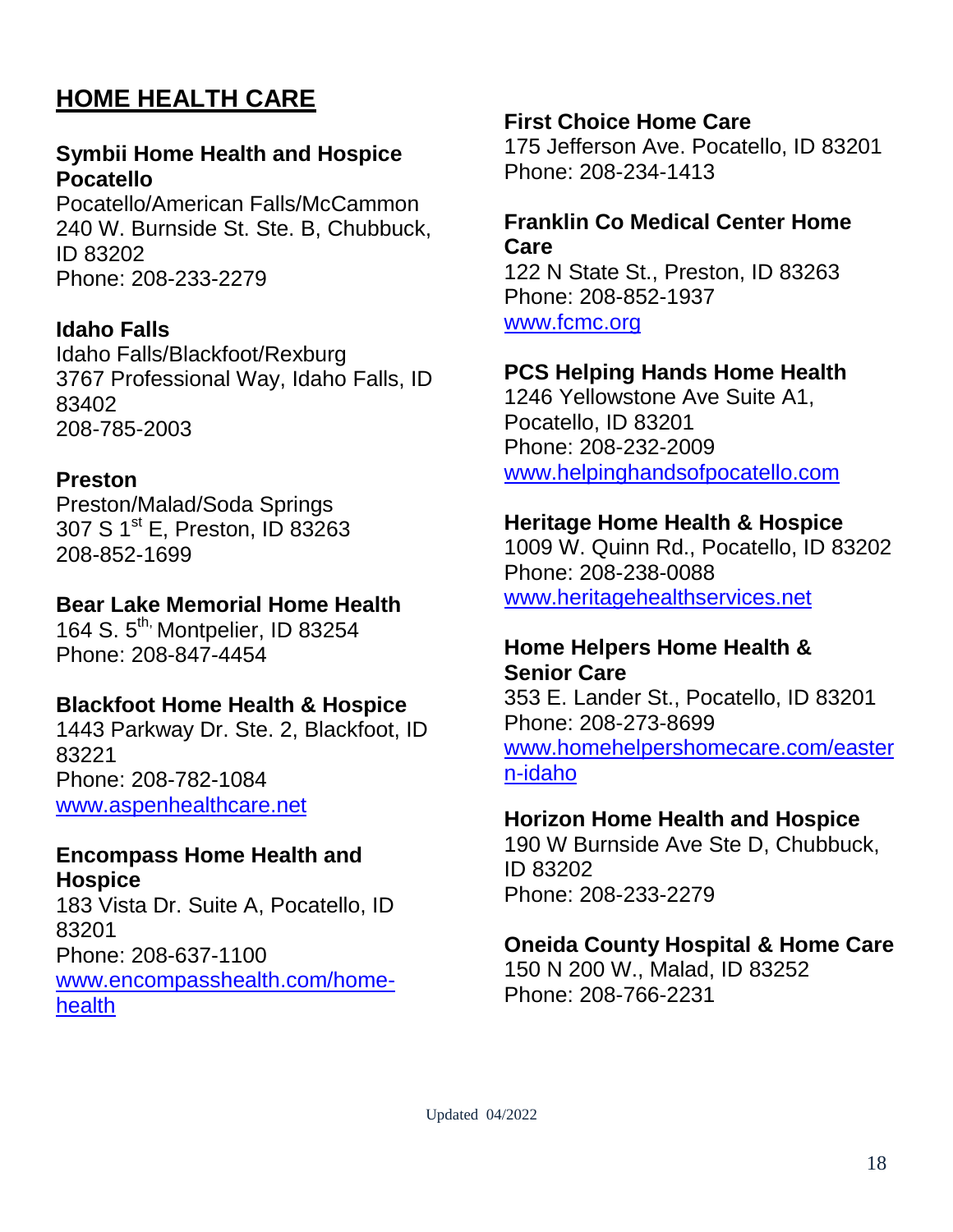# **Pro Health Home Care Services**

808 N 8th Ave, Pocatello, ID 83201 Phone: 208-235-6565

# **HOMEMAKER**

#### **Care Connection of Idaho**

*Serving: Bannock Bingham and Power* 705 S 4th Ave, Pocatello, ID 83201 Phone: 208- 240-5535 [www.careconnectionofidaho.com](http://www.careconnectionofidaho.com/)

#### **Franklin County Home Care**

122 N State St., Preston, ID 83263 Phone: 208-852-1937

### **Friends and Family Home Care, LLC**

*Serving: Bannock, Bingham & Power* 4922 Yellowstone Ave. Ste. B, Chubbuck 83202 Phone: 208-244-4136

#### **PCS Helping Hands**

*Serving: Pocatello, Chubbuck, Blackfoot, Soda Springs, & Preston* 1246 Yellowstone Ave Suite A1, Pocatello, ID 83201 Phone: 208-232-2009

#### **Home Helpers Senior Care**

*Serving: Bannock, Bear Lake, Bingham & Power* 353 E. Lander St., Pocatello ID 83201 Phone: 208-406-2380 [www.homehelpersofeasternidaho.com](http://www.homehelpersofeasternidaho.com/)

# **Oneida County Hospital Home Care**

150 N. 200 W., Malad, ID 83252 Phone: 208-766-5805

### **Quality Home Care Staffing Service**

*Serving: Bannock, Bingham & Power* 258 McKinley, Pocatello, ID 83201 Phone: 208-235-4677

#### **Rockwell**

845 W. Center St. Suite 116, Pocatello, ID 83204 Phone: 208-252-5740 Or 801-642-2665

# **HOUSEKEEPING**

# **Heavenly Helper**

Help with housekeeping, grocery shopping. \$15/hour, 2 hour min. Contact: Paula McRae Phone 208-241-1194

# **HOSPICE**

# **Alliance Home Health, Hospice &**

**Personal Care Services** 230 W Lewis St, Pocatello, ID 83204 Phone: 208-478-6677 [www.alliancehealthcareofidaho.com](http://www.alliancehealthcareofidaho.com/)

#### **Blackfoot Home Health & Hospice**

1443 Parkway Dr. Ste. 2, Blackfoot, ID 83221 Phone: 208-782-1084 [www.aspenhealthcare.net](http://www.aspenhealthcare.net/)

#### **Encompass Home Health and Hospice**

183 Vista Dr. Suite A., Pocatello, ID 83201 Phone: 208-637-1100 [www.encompasshealth.com](http://www.encompasshealth.com/)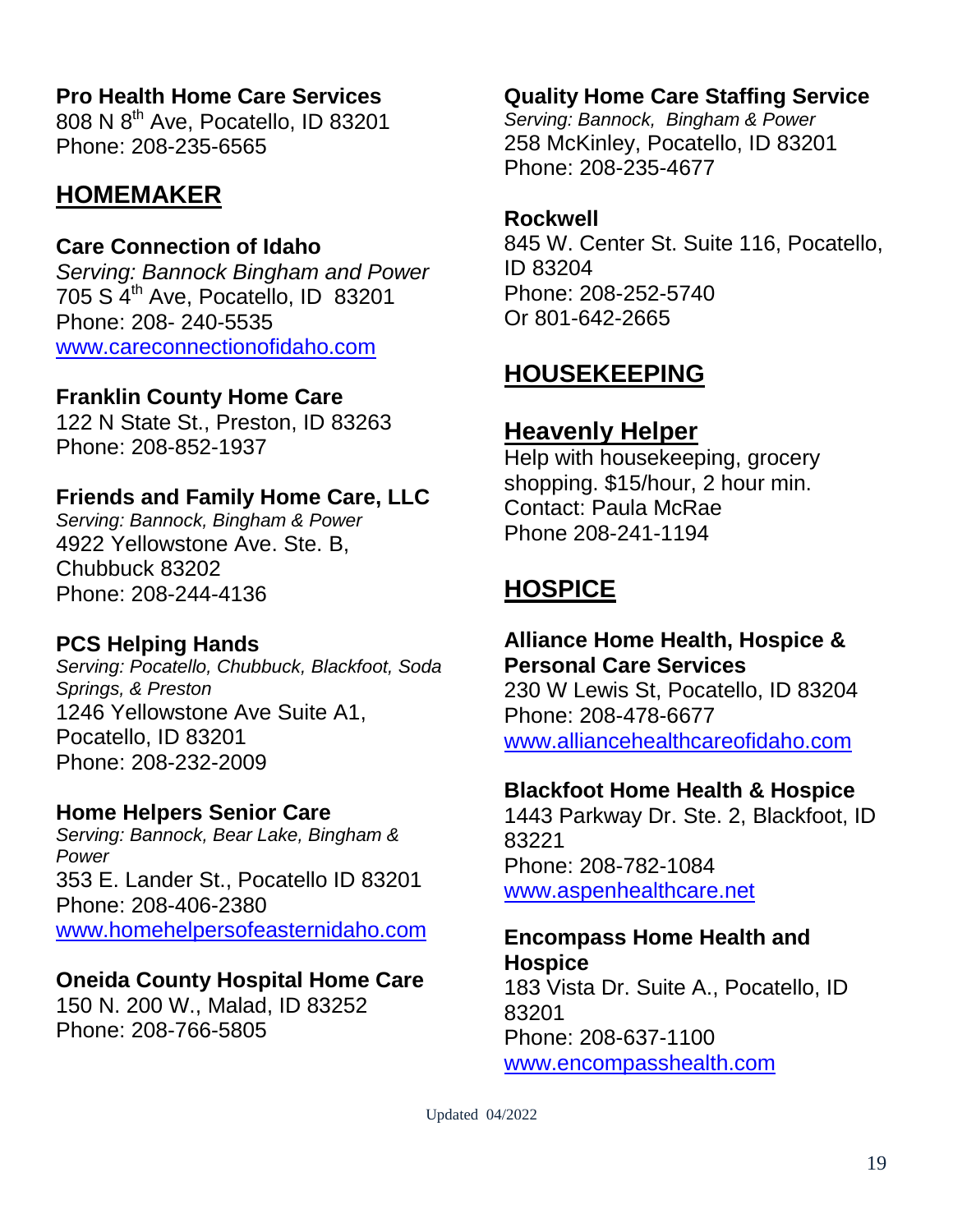# **Heritage Home Health & Hospice**

1009 W. Quinn Rd., Pocatello, ID 83202 Phone: 208-238-0088 [www.heritagehealthservices.net](http://www.heritagehealthservices.net/)

#### **Franklin Co. Medical Center Hospice**

122 N State St., Preston, ID 83263 Phone: 208-852-1937 [www.fcmc.org](http://www.fcmc.org/)

#### **Solace Hospice**

*Serving: Bannock, Power, Bingham* 197 Stockham Boulevard, Suite B2, Rigby, ID 83442 Phone: 208-757-8444 [www.solacehospice.com](file:///C:/Users/nydia/AppData/Local/Microsoft/Windows/INetCache/Content.Outlook/4TPGK44D/www.solacehospice.com)

# **HOSPITALS**

#### **Bear Lake Memorial Hospital**

164 S. 5<sup>th,</sup> Montpelier, ID 83254 Phone: 208-847-1630 [www.blmhospital.com](http://www.blmhospital.com/)

#### **Bingham Memorial Hospital**

98 Poplar St., Blackfoot, ID 83221 Phone: 208-785-4100 [www.binghammemorial.org](http://www.binghammemorial.org/)

#### **Caribou Memorial Hospital**

300 S. 3<sup>rd</sup> W., Soda Springs, ID 83276 Phone: 208-547-3341 [www.cmhlc.org](http://www.cmhlc.org/)

# **Franklin County Medical Center**

44 N. 1<sup>st</sup> E., Preston, ID 83263 Phone: 208-852-0137 [www.fcmc.org](http://www.fcmc.org/)

#### **Oneida County Hospital**

150 N. 200 W, Malad, ID 83252 Phone: 208-766-2231 [www.oneidacountyhospital.com](http://www.oneidacountyhospital.com/)

#### **Portneuf Medical Center**

777 Hospital Way, Pocatello, ID 83201 Phone: 208-239-1000 [www.portneuf.org](http://www.portneuf.org/)

#### **Power County Hospital District**

510 Roosevelt, American Falls, ID 83211 Phone: 208-226-3200 [www.pchd.net](http://www.pchd.net/)

#### **State Hospital South**

700 E. Alice, Blackfoot, ID 83221 Phone: 208-785-1200

# **HOUSING**

**Alsace Village** 341 S. 1<sup>st</sup> E., Soda Springs, ID 83276 Phone: 208- 547-3943

#### **American Falls Housing Authority**

290 Tyhee Ave., American Falls, ID 83211 Phone: 208-226-5262

#### **Aspenwood-Senior**

235 S.  $4^{\text{th}}$ , Montpelier, ID 83254 Phone: 208-847-0038 [www.montpelieraspenwood.com](http://www.montpelieraspenwood.com/)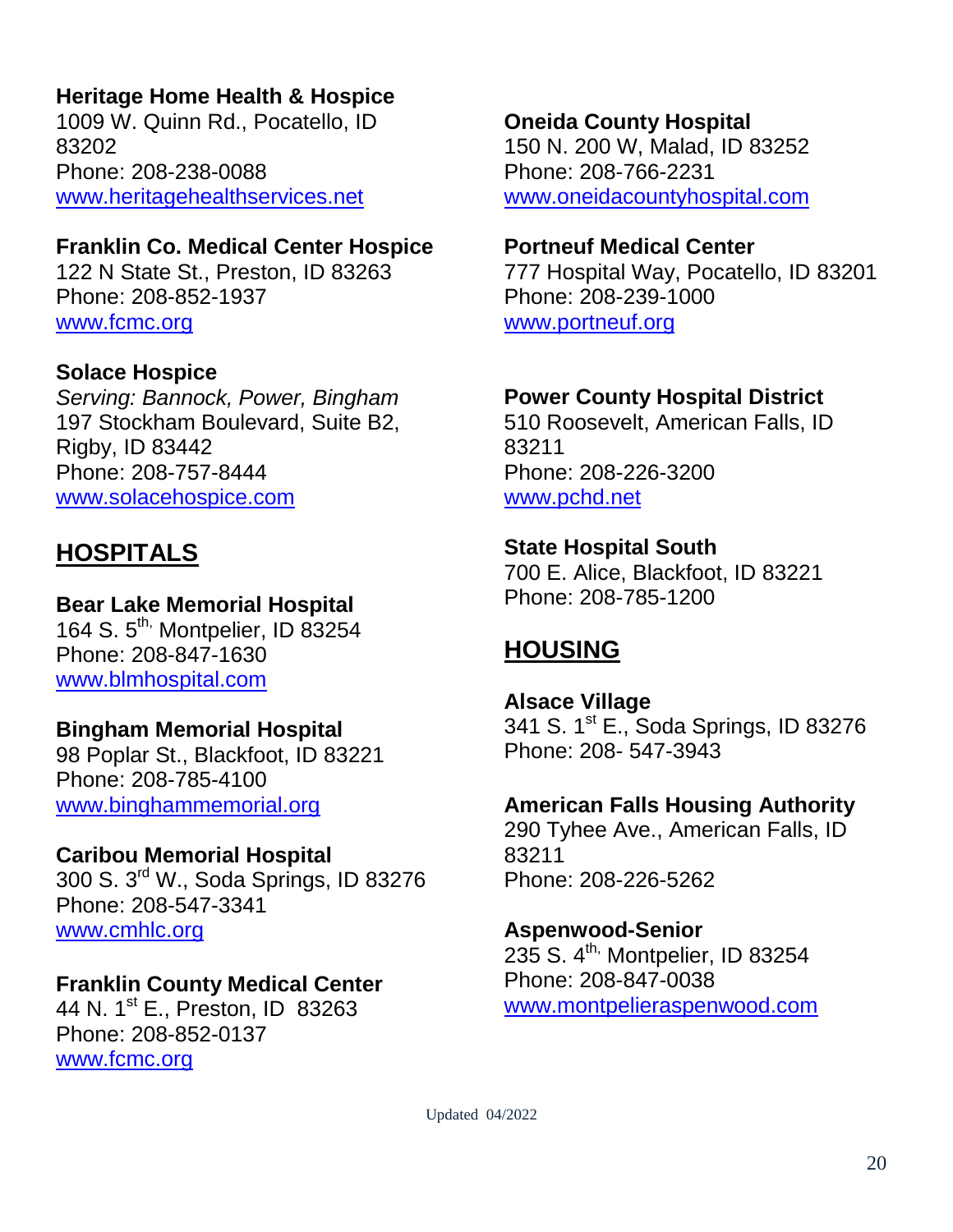# **Diamond Court Apartments**

5315 Diamond Circle, Chubbuck, ID 83202 Phone: 208-237-6549

# **El Rancho Grande Estate**

133 Hill Crest St., American Falls, ID Phone: 208-226-2916

**Fort Hall Housing** *(tribal preference)* 25 Warbonnet Rd, Pocatello, ID 83202 Phone: 208-237-1174

# **Fountain Terrace**

351 S. 1<sup>st</sup> W., Soda Springs, ID 83276 Phone: 208-547-2365

# **Aid for Friends**

*Emergency shelter & transitional housing 24-hour Shelter day or night*

*Shelter* 209 E Lewis, Pocatello, ID 83201 Phone: 208-232-5669

# *Administration Office*

214 E Center St, Suite 50, Pocatello, ID 83201 Phone: 208-232-0178

# **Bingham Crisis Center (2 shelters)**

*Victims of Domestic Violence or Sexual Abuse. Men, Women and Children. No staff. Not handicap accessible. Stay 1- 2 weeks.*

288 N. Shilling St., Blackfoot, ID 83221 Phone: 208-785-1047

# **SEICAA-Veteran's Services**

825 E. Bridger St., Pocatello, ID 83201 Phone: 208-232-1114 ext. 145

# **RETIREMENT LIVING**

# **Cottonwood Cove-Retirement Park**

*Designed for the independent retired person. Cottonwood Cove is not a nursing home or an assisted living center.* 1052 W. Quinn Rd., Chubbuck, ID 83202 Phone: 208-237-8842 [www.cottonwoodcoveretirement.com](http://www.cottonwoodcoveretirement.com/)

# **SENIOR/DISABLED HOUSING**

**Idaho Housing & Finance**  1235 Jones St., Idaho Falls, ID 83401 Phone: 208-522-6002

# **Kirkwood Meadows**

1222 Freeman Lane, Pocatello, ID 83201 Phone: 208-232-5580 [www.kirkwoodmeadows.com](http://www.kirkwoodmeadows.com/)

# **Rose Park Place** *(Senior 55+)*

1385 Meggan St., Blackfoot, ID 83221 Phone: 208-782-0085

# **Shoshone-Bannock Tribes Housing**

**Authority-** Fort Hall Housing Authority 25 Warbonnet Rd., Pocatello, ID 83202 Phone: 208-237-1174 Phone: 208-237-1236 ext.10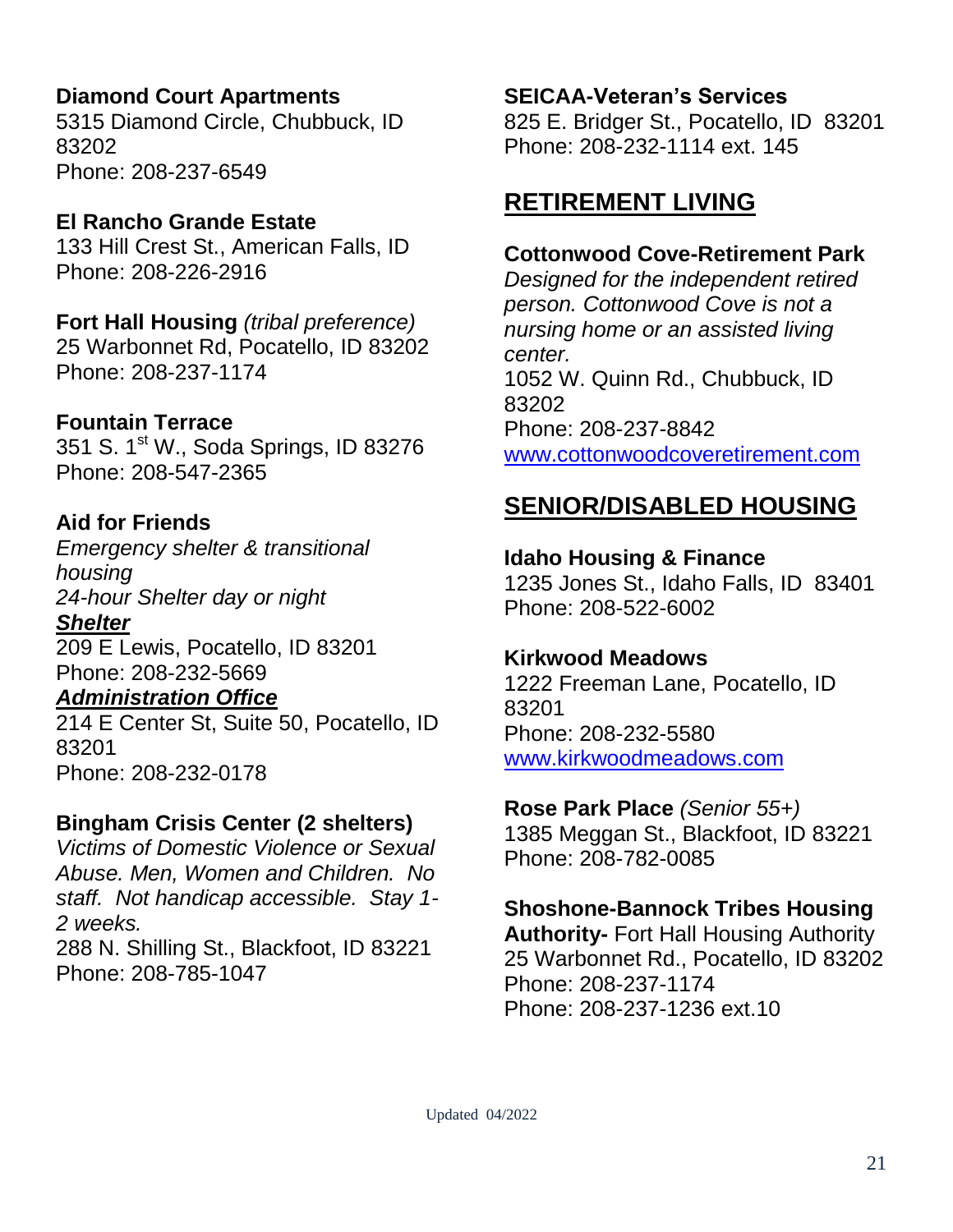#### **South Enterprises** 114 W 90 S, Malad, ID 83252 Phone: 208-221-7232

#### **Sunny Ridge Apartments**

1615 Camas St. #25, Blackfoot, ID Phone: 208-782-2111 <https://sunnyridgeapts.com/>

#### **Sunset Manor**

106 N.E. Main St., Blackfoot, ID 83221 Phone: 208-785-6171

#### **West Pine Apartments** *(Office Apt. 19)*

343 W. Pine St., Shelley, ID 83274 Phone: 208-357-2025

#### **Westport Apartments**

201 Lee St. A 101, American Falls, ID 83211 Phone: 208-226-7095

### **SENIOR/DISABLED HOUSING LOW INCOME**

#### **Housing Alliance and Community Partnerships**

*Administers the Section 8 Housing Choice Voucher Program under contract with the* 

*U.S. Department of Housing and Urban Development (HUD). This program enables very-low income families to obtain decent, safe, and affordable housing* 

711 N. 6th Ave., Pocatello, ID 83201 Phone: 208-233-6276 Email: [michele@hacp.services](mailto:michele@hacp.services)

**Christensen Court** 711 N.  $6<sup>th</sup>$  St., Pocatello, ID Phone: 208-233-6276

# **Katsilometes Apartments**

675 and 695 N.  $7<sup>th</sup>$  Pocatello, ID Phone: 208-233-6276 **Maple West Apartments** 350 W. Maple, Pocatello, ID

Phone: 208-233-6276

#### **McKinley Manor** 1020 McKinley Ave., Pocatello, ID

Phone: 208-233-6276

**Pinewood Apartments**

888 E. Pine St., Pocatello, ID Phone: 208-233-6276

**Portneuf Towers** 666 W. Day St., Pocatello, ID Phone: 208-233-6276

# **SEICAA Housing Office -Pocatello**

*SEICAA safe and affordable housing*  650 N 7<sup>th</sup> Ave., Pocatello, ID 83201 Hours: *M-Thurs. 7-5:30pm* Phone: 208-232-1114

# **Fountain Court (SEICAA)**

575 W. Carter St., Pocatello, ID Phone: 208-232-1114 **Fountain Court (SEICAA)** 704 S. Hayes St., Pocatello ID Phone: 208-232-1114 **SEICAA Manor (SEICAA)**

210 W. Sherman St., Pocatello, ID Phone: 208-232-1114

#### **St. Anthony Place (SEICAA)** *Apartments are available for 62 or older.*

*Waiver for 55 years of age or older.* 650 N. 7<sup>th</sup> Ave., Pocatello, ID Phone: 208-232-1114 **Station 1938 (SEICAA)** 211 S. 2<sup>nd</sup> Ave., Pocatello, ID

Phone: 208-232-1114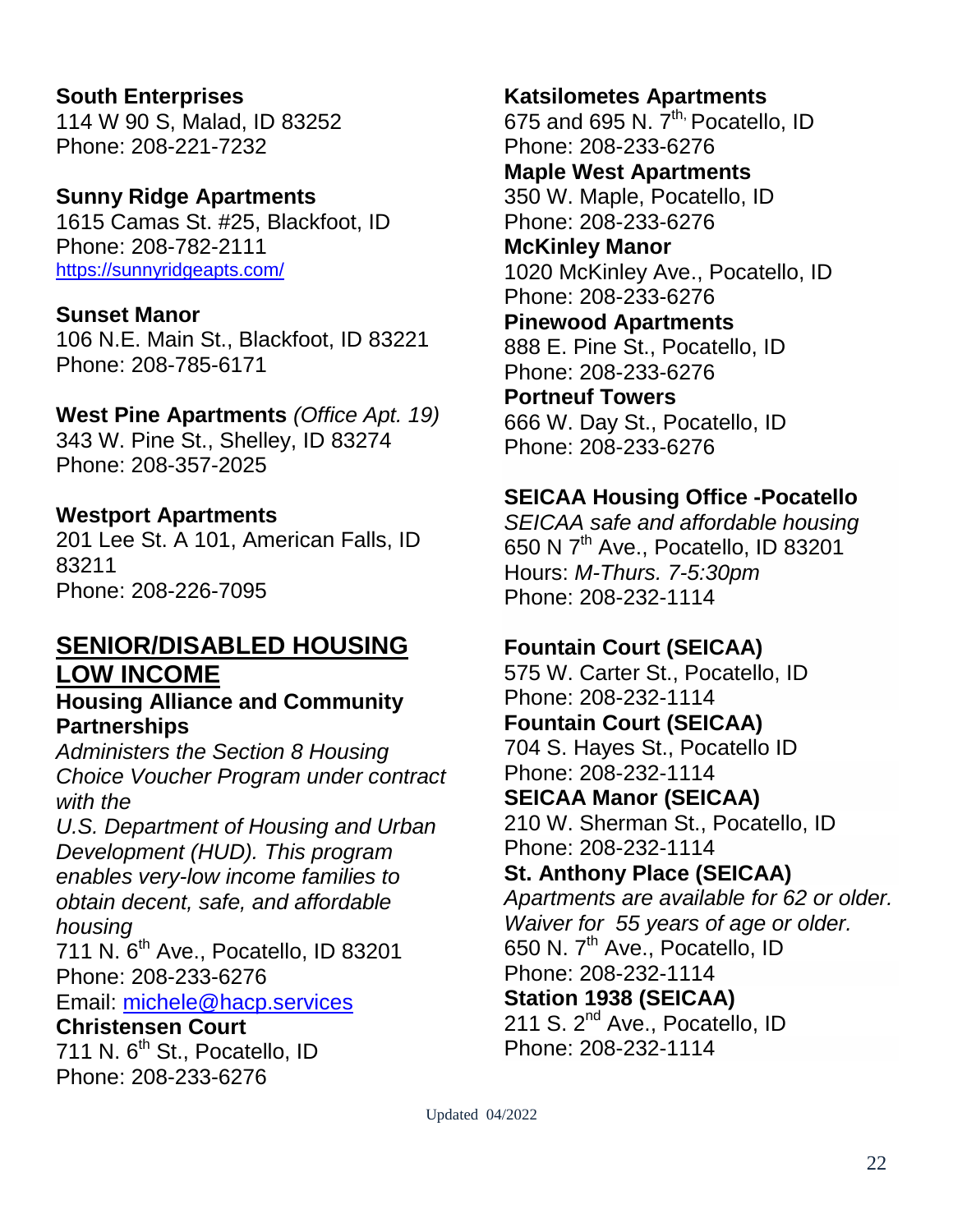# **SEICAA Housing Office-Blackfoot**

South Oak Apartments 206 S. Spruce St, Blackfoot, ID 83221 Phone: 208-785-1583

# **LEGAL ASSISTANCE**

#### **Angela Jensen, Attorney at Law** *Elder Care*

150 S. Arthur Ave. Ste. 201, Pocatello, ID 83204 Phone: 208-233-2421 Phone: 208-241-7241

#### **Boyd Peterson, Attorney at Law**

112 S. Main St., Firth, ID 83236 Phone: 208-346-6468

#### **Craig W Parrish, Attorney at Law**

Parish Law Office 324 S 5<sup>th</sup> Ave., Pocatello, ID 83201 Phone: 208-234-1234

#### **Idaho Legal Aid Services, Inc.**

*Low cost legal aid for low-income persons and the elderly. Contact for other city schedules* 109 N. Arthur St. Ste. 302, Pocatello, ID 83204 Phone: 208-233-0079

#### **Idaho Legal Aid Services, Inc.**

Residents of Bingham County Contact 482 Constitution Way Ste. 101 Idaho Falls, ID 83402 Phone: 208-524-3660 Telecommunication Relay Service (TRS), dial 711 FAX 208-524-4983

#### **Idaho Senior Legal Hot Line**

*The Idaho Senior Legal Hotline is a statewide, toll-free, client access system for people 60 years of age and older, to obtain free legal assistance by phone with civil legal problems from an attorney. We can help with questions on: Wills, Probate, Medicaid, Medicare, Consumer issues, Housing/real estate/mobile homes, Taxes, Family law, Public benefits, Social Security and SSI, Pension, Long Term Care issues and Grandparent rights.* Toll Free: 1-866-345-0106 Spanish Speaking*:* 1-866-954-2591

#### **Idaho Volunteer Lawyers Program (IVLP)**

*Increase the availability of legal services to the state's low-income individuals and families.* Phone: 208-334-4510

#### **MEDICAL ASSISTANCE**

#### **Aberdeen's Health West Clinic**

330 N. Main St., Aberdeen, ID 83210 Phone: 208-397-4126

#### **Adult Mental Health**

Phone: 208-234-7900

#### **American Falls Health West Clinic**

823 Reed St., American Falls, ID 83211 Phone: 208-226-2822

#### **Blackfoot Medical Center**

1441 Parkway Dr., Blackfoot, ID 83221 Phone: 208-785-2600

#### **Chubbuck Health West**

*Pine Ridge Mall Parking Lot* 880 W. Quinn Rd., Chubbuck, ID 83202 Phone: 208-238-2000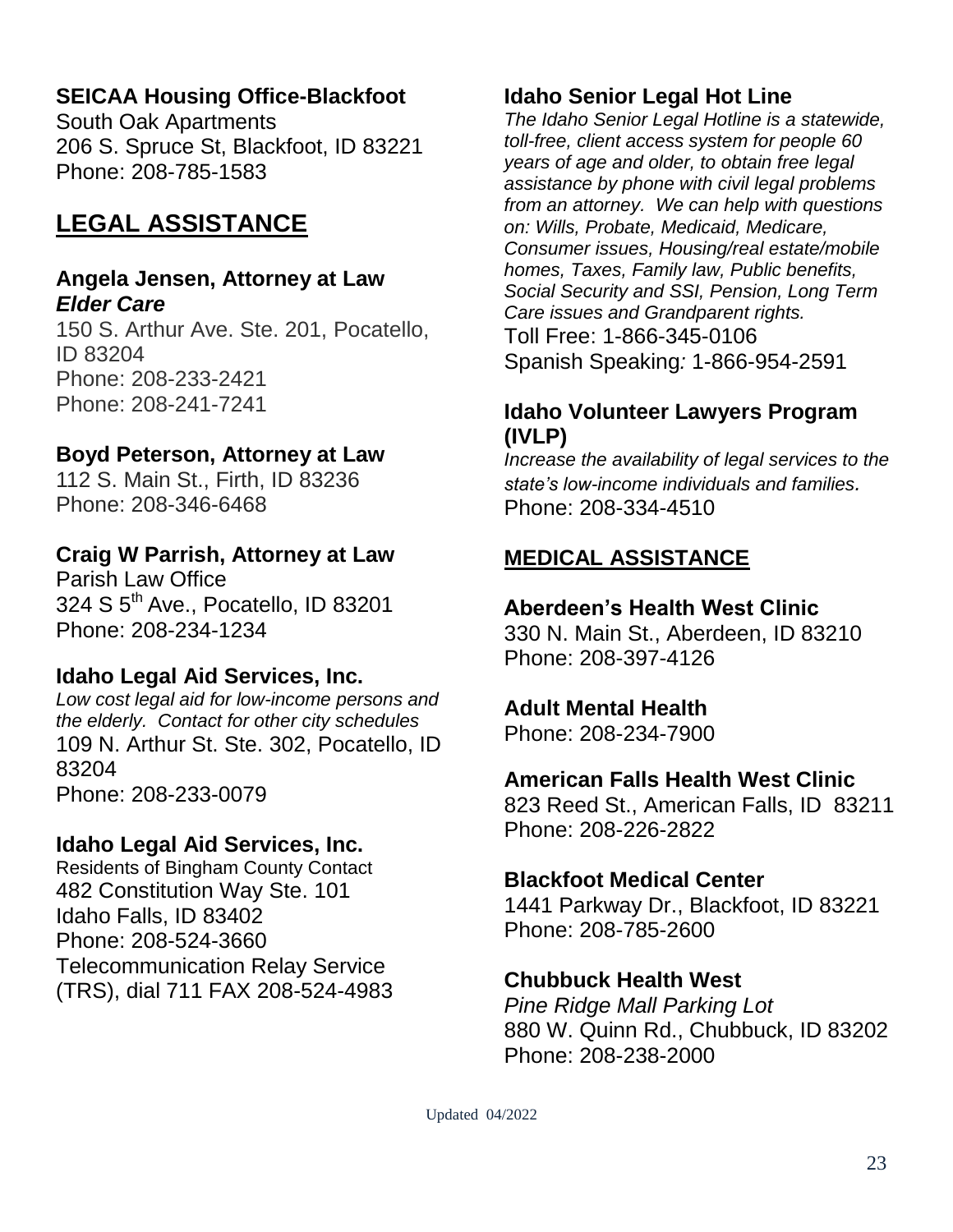# **Downey Health West Clinic**

79 N. Main St., Downey, ID 83234 Phone: 208- 897-5600

**Firth Medical Center** 114 S. Main St. Firth, ID 83236 Phone: 208-346-6614

**Health West OB/GYN Clinic** 500 S. 11<sup>th</sup> Ave. Ste. 204B, Pocatello, ID 83201 Phone: 208-232-3303

# **Lava Health West Clinic**

85 S. 5<sup>th</sup> W., Lava Hot Springs, ID 83246 Phone: 208-776-5202

**Health West ISU**

465 Memorial Dr., Pocatello, ID 83201 Phone: 208-234-4700 **Psychological Assessment** 

**Specialists** 1246 Yellowstone Ave, Suite C-5, Pocatello, ID 83201

Phone: 208-233-0150

# **Pocatello Free Clinic**

1001 N.  $7<sup>th</sup>$  Ave North Suite 155, Pocatello, ID 83201 Phone: 208-233-6245

# **Shelley Family Medical Center/Clinic**

210 S. Emerson St., Shelley, ID 83274 Phone: 208-357-7404

# **Southeastern Idaho Public Health**

1901 Alvin Ricken Dr., Pocatello, ID 83201 Phone: 208-233-9080

**Veterans Clinic** 500 S 11th Ave., Pocatello, ID 83201 Phone: 208-232-6214

# **MEDICARE ASSISTANCE**

# **Area V Agency on Aging**

*Medicare- fraud and abuse education*  214 E. Center St., Pocatello, ID 83201 Phone: 208-233-4032

# **Low Income Subsidy (LIS)**

Social Security Administration 861 Jefferson Ste. F, Pocatello, ID 83201 Toll Free: 1-800-772-1213

# **Medicare Savings Program (MSP) Health & Welfare**

*Assistance with Medicare premiums, and other cost-sharing (like deductibles, coinsurance, and copayments)*  Blackfoot: 208-785-5826 Pocatello: 208 -235-2900 Preston: 208- 852-0634 x1

### **Senior Health Insurance Benefits Advisors (SHIBA)**

*Insurance benefits counseling, Medicare, Medigap insurance, information. No cost.*  Phone: 208-236-6044 Toll Free: 1-800-247-4422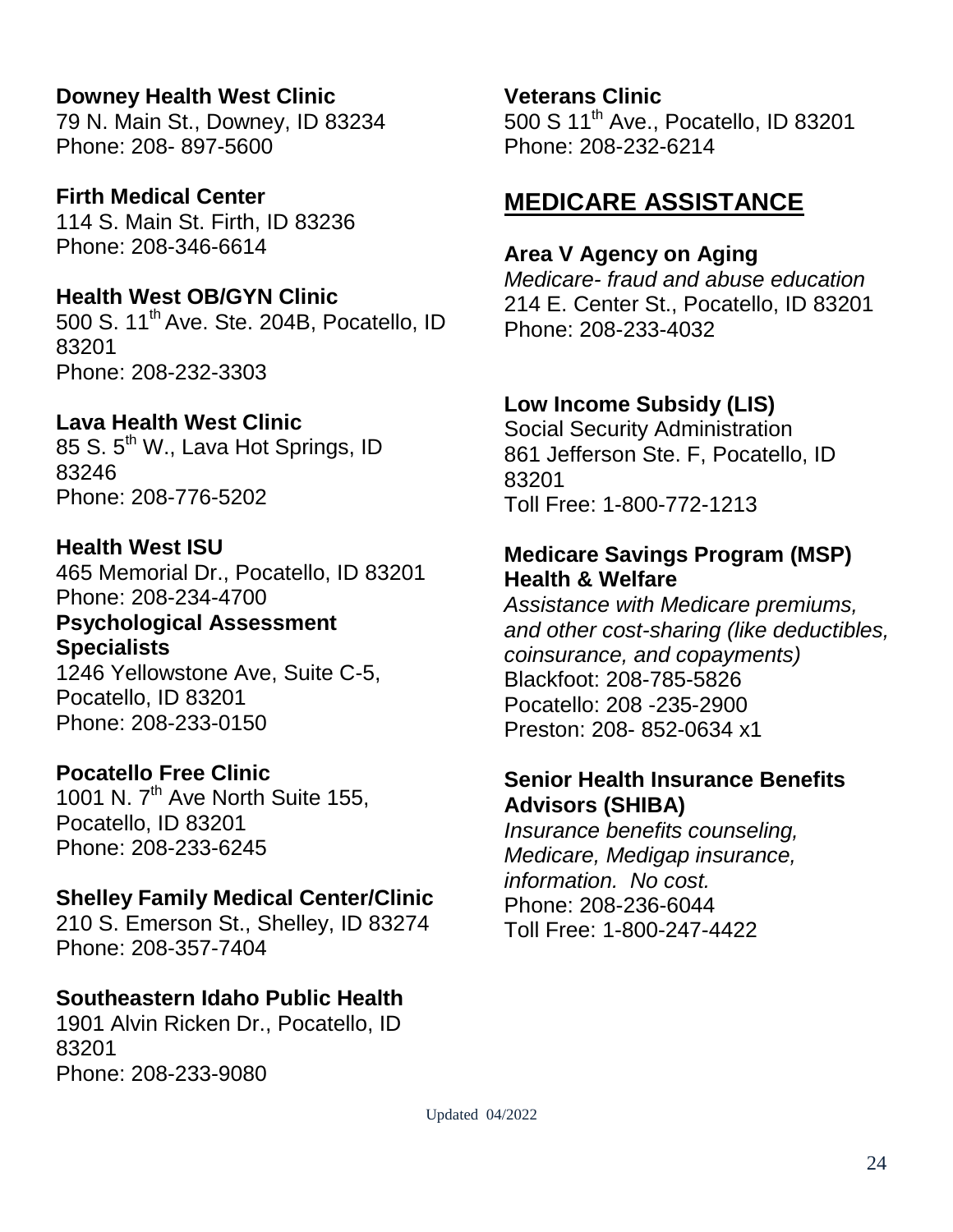# **SENIOR CENTERS**

*Centers provide congregate/home delivered meals. Other activities, senior transportation, vary from center to center*

#### **Aberdeen Senior Center**

42 W. Washington Ave., Aberdeen, ID 83210 Contact: Amy Sidell Phone: 208- 397-4349

# **Bear Lake County Senior Center**

300 Hospital Plaza, Montpelier, ID 83254 Contact: Connie Wright Phone: 208-847-3141

# **Bingham County Senior Center**

20 E. Pacific St., Blackfoot, ID 83221 Contact: Pam Beus Phone: 208-785-4714

#### **Caribou County Senior Center**

60 S. Main St., Soda Springs, ID 83276 Contact: ShaLayne Bartschi Phone: 208-547-3007

#### **Curlew Valley Senior Center**

10808 S. 2300 W., Stone, ID 83280 Contact: Tami Velasco Phone: 208-698-3585

#### **Franklin County Senior Center**

64 W. 1st S., Preston, ID 83263 Contact: Carol Parker Phone: 208-852-2844

### **Pocatello Senior Activity Center**

427 N. 6<sup>th</sup> Ave., Pocatello, ID 83201 Contact: Anita Valladolid Phone: 208-233-1212

#### **Lava Hot Springs Senior Center**

150 N. Center, Lava Hot Springs, ID 83246 Contact: Rosie Scott Phone: 208- 776-5569

#### **Oneida County Senior Center**

26 N. Main St., Malad, ID 83252 Contact: Laura Maxfield Phone: 208-766-2250

#### **Power County Senior Center**

180 Idaho St., American Falls, ID 83211 Contact: Kathleen Ulrich Phone: 208-226-2794

#### **SEICAA/MOW**

825 E. Bridger St., Pocatello ID 83201 Contact: Kathryn Dye Phone: 208-232-1114 ext. 141

#### **Shelley Senior Center**

193 W. Pine St., Shelley, ID Contact: Tuma Reams Phone: 208-357-3621

#### **Shoshone-Bannock Nutrition**

Pima Dr., Fort Hall, ID Phone: 208-478-3858 [jhayes@shoshonebannocktribes.com](mailto:jhayes@shoshonebannocktribes.com)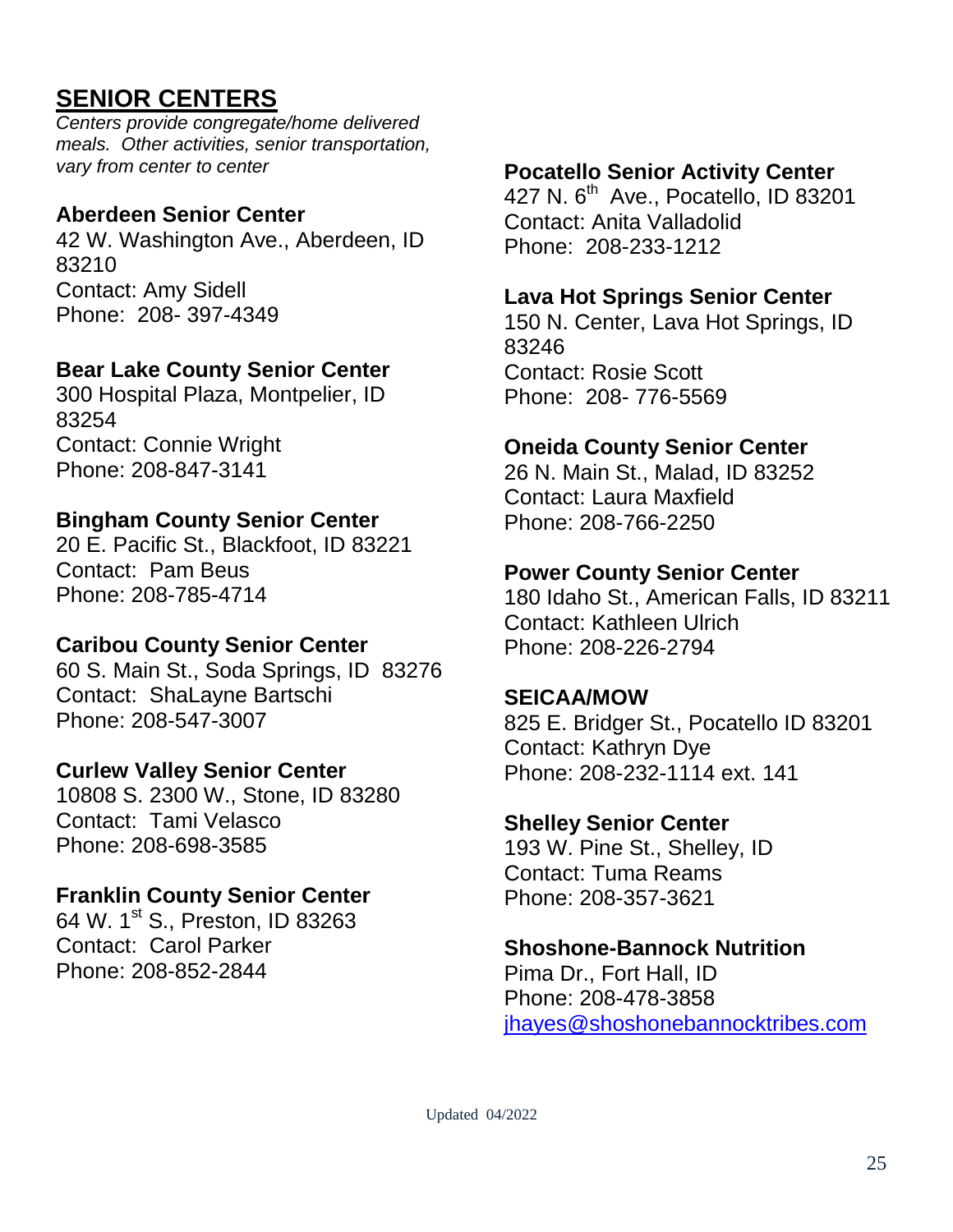# **SOCIAL ACTIVITIES**

### **Community Recreation Center**

*Public recreation, exercise programs,*  144 Wilson St. Pocatello, ID 83201 Phone: 208-232-3901

# **City of Pocatello Parks and Rec**

*For a schedule call* Phone: 208-234-6232

# **Fitness Incorporated**

1800 Garrett Way St. #19, Pocatello, ID 83201 Phone: 208-233-8035

# **Idaho Fish & Game Department**

*Hunting and fishing licenses Senior discount, age 65+and resident* 1345 Barton Rd., Pocatello, ID 83204 Phone: 208-232-4703

# **New Knowledge Adventures**

*ISU Division of Continuing Education It is member-directed organization for adults of retirement age to expand knowledge & explore new ideas in an informal, noncompetitive environment. Membership to people 50+* Phone: 208-282-3372 Email: cetrain@isu.edu

# **Falls Prevention Program**

Michelle Butterfield, M.H.E. Southeastern Idaho Public Health Physical Activity & Nutrition Program 1901 Alvin Ricken Dr. Pocatello, ID 83201 Phone: 208-239-5207

# **Idaho Talking Book Service**

*A Free Lending Library for residents unable to read regular print due to temporary or permanent conditions.* Phone: 1-800-458-3271 [www.libraries.idaho.gov/tbs](http://www.neverstopreading.org/)

# **SOCIAL SECURITY ADMINIST**

861 Jefferson Ave. Ste. F, Pocatello, ID 83201 Toll Free: 1-866-643-3407 [www.ssa.gov](http://www.ssa.gov/)

# **SUPPORT GROUPS**

Al-Anon- *FREE OF CHARGE. "A fellowship of relatives and friends of alcoholics who believe their lives have been affected by someone else's drinking."*  Phone: 208-232-2692 **Alcoholics Anonymous** Phone: 208-235-1444 [www.idahoarea18aa.org](http://www.idahoarea18aa.org/)

# **Bright Tomorrows**

*Counseling service for children of sexual abuse and families*  409 Washington Ave., Pocatello, ID 83201 Phone: 208-234-2646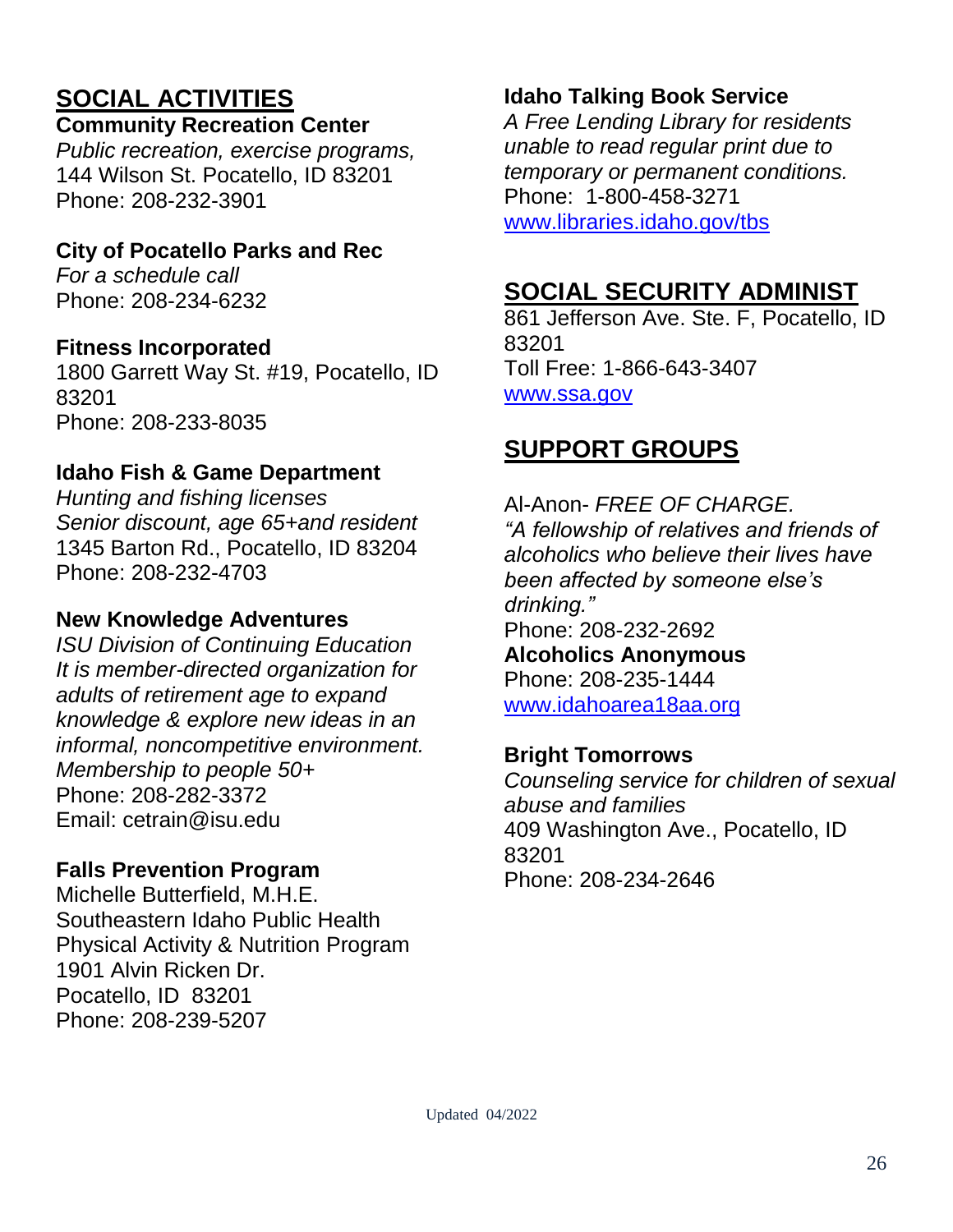# **Camp Rainbow Gold**

*Summer camp for Idaho children diagnosed with cancer and their families. Camps include an oncology camp, sibling camp, and a family camp. It is a support group for teens and a college scholarship program.*  1202 W Main St Suite 312, Boise, ID 83702 Phone: 208-350-6435 [www.camprainbowgold.org](http://www.camprainbowgold.org/)

### **Caregiver Support Group**

*4 th Wed. of the month @ 2pm* Area Agency on Aging office 214 E. Center St., Pocatello, ID 83201 Phone: 208-233-4032

#### **Grief Support Group**

Every Tuesday at 1pm at Elmer's Contact: Sandra Lemmon Orton Phone: 208-776-0854

#### **H.O.P.E. Support Group**

777 Hospital Way, Pocatello, ID Hours: *Mondays @ 5:00pm-6:30pm For more information:* Phone: 208-239-1754

#### **Hope and Recovery**

*Hope and Recovery Resource Center FREE resources to those with addiction/alcoholism and mental health issues.* 210 E Center, Pocatello, ID 83201 Phone: 208-417-1749

# **ID Suicide Prevention Advocacy Network** *HOT LINE 1-800-784-2433 Or 1-800-273-8255*

#### **National Alliance on Mental Illness (NAMI)**

Advocates for the Mentally Ill *"Voice" on Mental Illness* Pocatello, ID Phone: 208-520-4210

### **Pocatello Parkinson's Support Group**

Boxercise offered Monday and Wednesday at 5:30 at the Senior Activities Center Currently have monthly meeting on the 2<sup>nd</sup> Monday at 2:00p

### **Pocatello Friendship Club**

745 S. 1<sup>st</sup> Ave., Pocatello, ID Phone: 208-232-9565

# **TAX ASSISTANCE**

#### **Circuit Breaker Property Tax Deduction**

*For persons age 65+, widowed, blind, disabled or veteran. Income limit to qualify* 130 N 6th Ave, Pocatello, ID 83201 Phone: 208-236-7260

#### **ISU Accounting Department**

Drop off at the Rendezvous Phone: 208-282-3585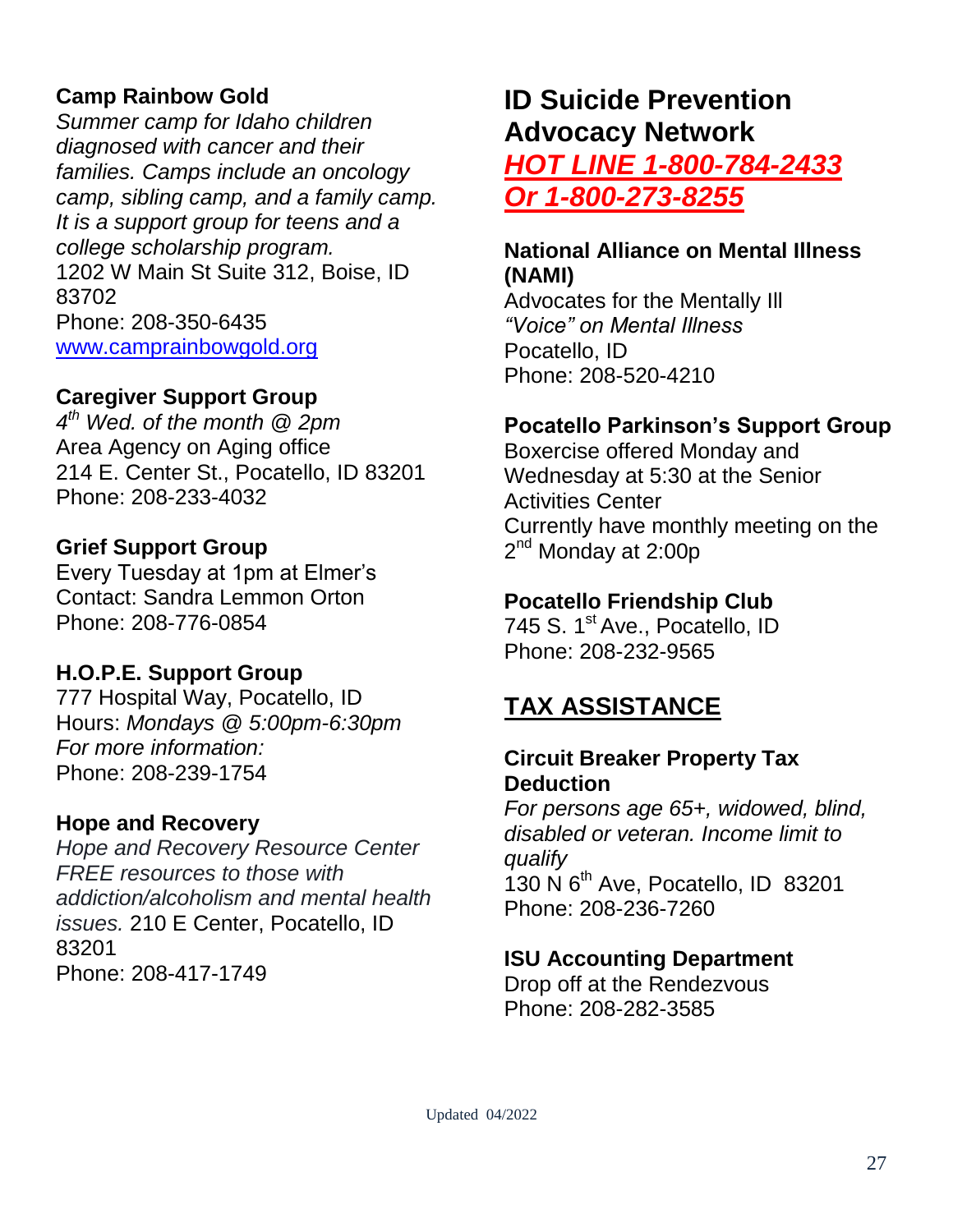# **TRANSPORTATION**

#### **MTM**

*Non-Emergency Medical Transportation For Medicaid Appointments – Call Two Business Days Prior to Appointment.* Monday through Friday 8-6 p.m. 1-877-503-1261

#### **Pocatello Transit Center**

*Senior/Disabled transportation To schedule call before 3:00 pm the day before transportation is needed.* 5815 S 5th Ave., Pocatello, ID 83204 Phone: 208-234-2287 Phone: 208-232-0111

[http://pocatellotransit.com](http://pocatellotransit.com/)

#### **Salt Lake City Express**

*Daily shuttles between Salt Lake City and Southeast Idaho* Phone: 208-656-8824 [www.saltlakeexpress.com](http://www.saltlakeexpress.com/)

# **VETERAN SERVICES**

#### **Idaho VA Administration**

351 Collins Rd., Boise, ID 83702 Phone: 208-780-1300

#### **Behavioral Health Crisis Center**

1650 N. Holmes, Idaho Falls, ID Phone: 208-552-0727

**Boise VA Regional Office** 444 W. Fort St., Boise, ID 83702 Toll Free: 1-800-827-1000

#### **Boise VA Medical Center**

500 W. Fort St., Boise, ID 83702 Phone: 208-422-1000

#### **Veterans Administration Community Outpatient Clinic - Pocatello**

500 S 11th Ave Pocatello, Idaho 83201 Phone: 208-232-6214. Clinic Hours Monday - Friday 8:00 a.m. - 4:30 p.m.

#### **Combat Call Center**

Toll Free: 1-877-927-8387

#### **Idaho State Veterans Nursing Home**

1957 Alvin Ricken Dr., Pocatello, ID 83201 Phone: 208-235-7800

#### **Salt Lake City VA Medical Center**

500 Foothill Dr., Salt Lake City, UT 84148 Phone: 801-582-1565 Toll Free: 1-800-613-4012 [www.va.gov](http://www.va.gov/)

#### **SEICAA-Veteran Services**

*Veteran Services helps program participants attain goals, using community services while finding employment*.

**Housing Facility-** Freedom L Z, 641 N. 8<sup>th</sup> St., Pocatello, ID 83201 Phone: 208-232-1114 ext. 145

#### **Pocatello Veteran Center**

1800 Garrett Way Ste. 47, Pocatello, ID Phone: 208-232-0316